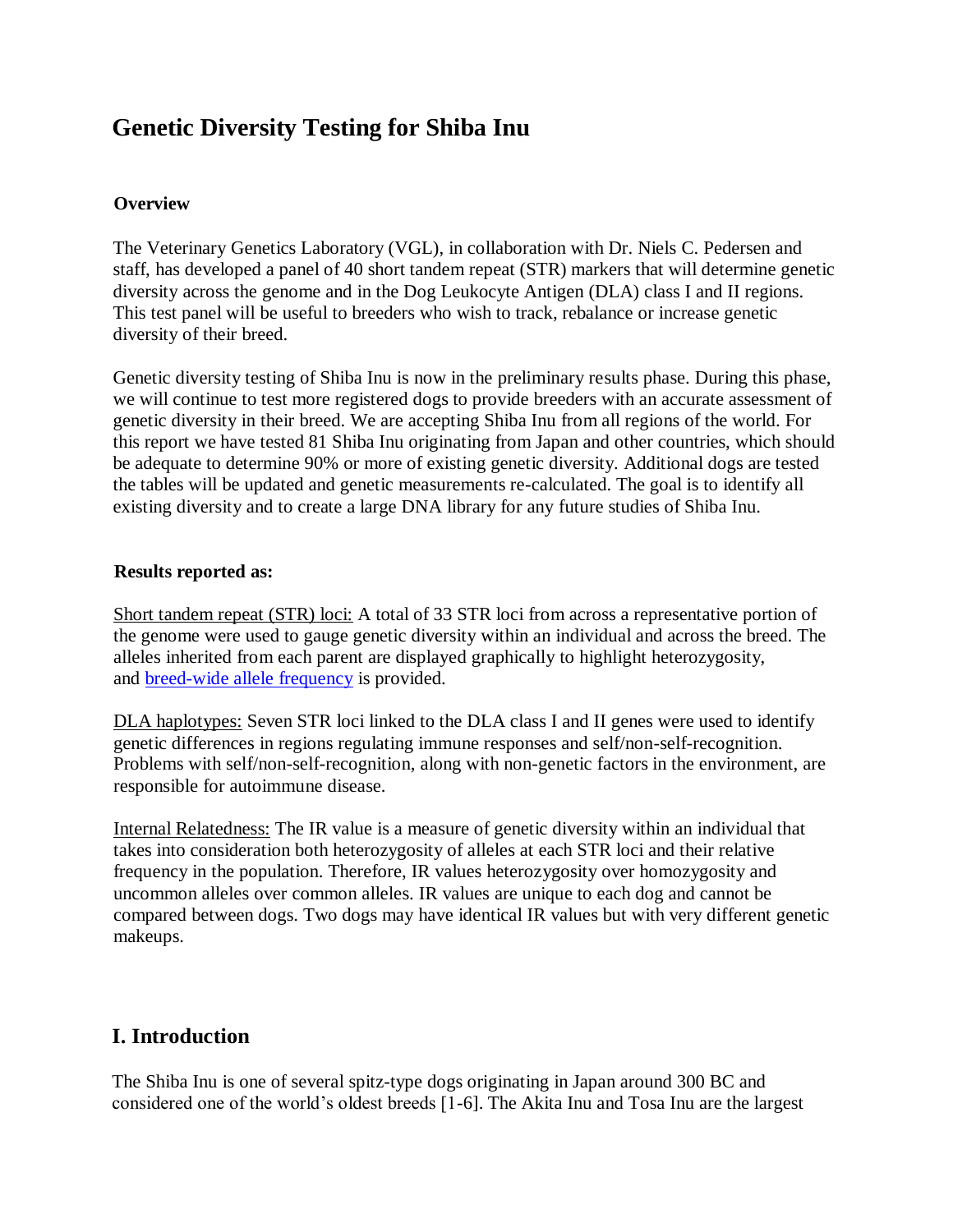native breeds, the Kishu Ken, Hokkaido, Kai Ken, Shikoku Inu are medium sized, while Shiba Inu are the smallest. Males are 14.5-16.5 inches (avg. 23 lbs) at the shoulder and females 13.5- 15.5 inches (17 lbs). The Shiba Inu was bred to hunt and flush game such as birds and rabbit in areas of the Chūbu region, where their smaller size and agility were an advantage. Inu is the Japanese word for dog, but the origin of the prefix "Shiba" is less clear. The word shiba means "brushwood" in Japanese and refers to a type of tree or shrub whose leaves turn red in the fall [1- 5]. The red coat common in Shiba Inu is like that of the shrubs. However, shiba also can mean "small", referring to the dog's diminutive stature compared to similar breeds. Therefore, Shiba Inu has also been translated to mean "Little Brushwood Dog".

Although Shiba Inu resemble several other Japanese Spitz-like breeds, they are assumed to be genetically distinct. Whether they are still the same as their ancient ancestors is another question. Western dog breeds were imported following the Meiji Restoration starting in 1868 and crosses with native Japanese breeds became increasingly popular in the following decades [1,2]. Almost no pure Shiba Inu remained by 1926 prompting Japanese lovers of this and other indigenous breeds to become active in their preservation. The first Japanese breed standard for the Shiba Inu was created by Nihon Ken Hozonkai, The Association for the Preservation of the Japanese Dog (Nippo) in 1934 [3]. The Shiba Inu was recognized as a Natural Monument of Japan through the Cultural Properties Act of December 1936 through the efforts of Nippo. It is one of 9 monument breeds of Japan [4].

Efforts to save the Shiba Inu were hampered during and after WWII by food shortages and a widespread canine distemper epizootic in the 1950s. Remnant dogs of three bloodlines survived this period [1-4]: 1) Shinshu Shiba from Nagano Prefecture, 2) Mino Shiba from the former Mino Province in the south of present-day Gifu Prefecture, and 3) San'in Shiba from Tottori and Shimane Prefectures. Survivors from these three lines differed somewhat in their phenotype. The Shinshu Shibas had thick double coats and were small and red in color. The Mino Shibas possessed pricked ears and a sickle-shaped rather than curved tail. The San'in Shibas were larger than contemporary shibas and were often solid black without the tan and white accents of contemporary Shiba Inu. Interbreeding of these three lines created the modern breed.

The first Shiba Inu were brought to the United States In 1954 by an armed forces family with more imports in following in the 1970s [4]. However, the first litter was not born in the US until 1979. The breed was recognized by the American Kennel Club in 1992 and added to the AKC Non-Sporting Group in 1993 [1,4]. The Shiba Inu was ranked 45/190 AKC breeds in 2017, while the Akita was ranked 47th [7]. The ranking of both breeds has remained relatively steady from 2013 to 2017. The Akita Inu, Shiba Inu, Shikoku Inu and Kai Ken are popular pure breeds of dogs in Japan, with the Shiba Inu being number one [8].

## **II. Genetic diversity studies of contemporary Shiba Inu**

#### *A. Population genetics based on 33 STR loci on 25 chromosomes*

STR markers are highly polymorphic and have great power to determine genetic differences among individuals and breeds. The routine test panel contains 33 STRs consisting of those that are recommended for universal parentage determination for domestic dogs by the International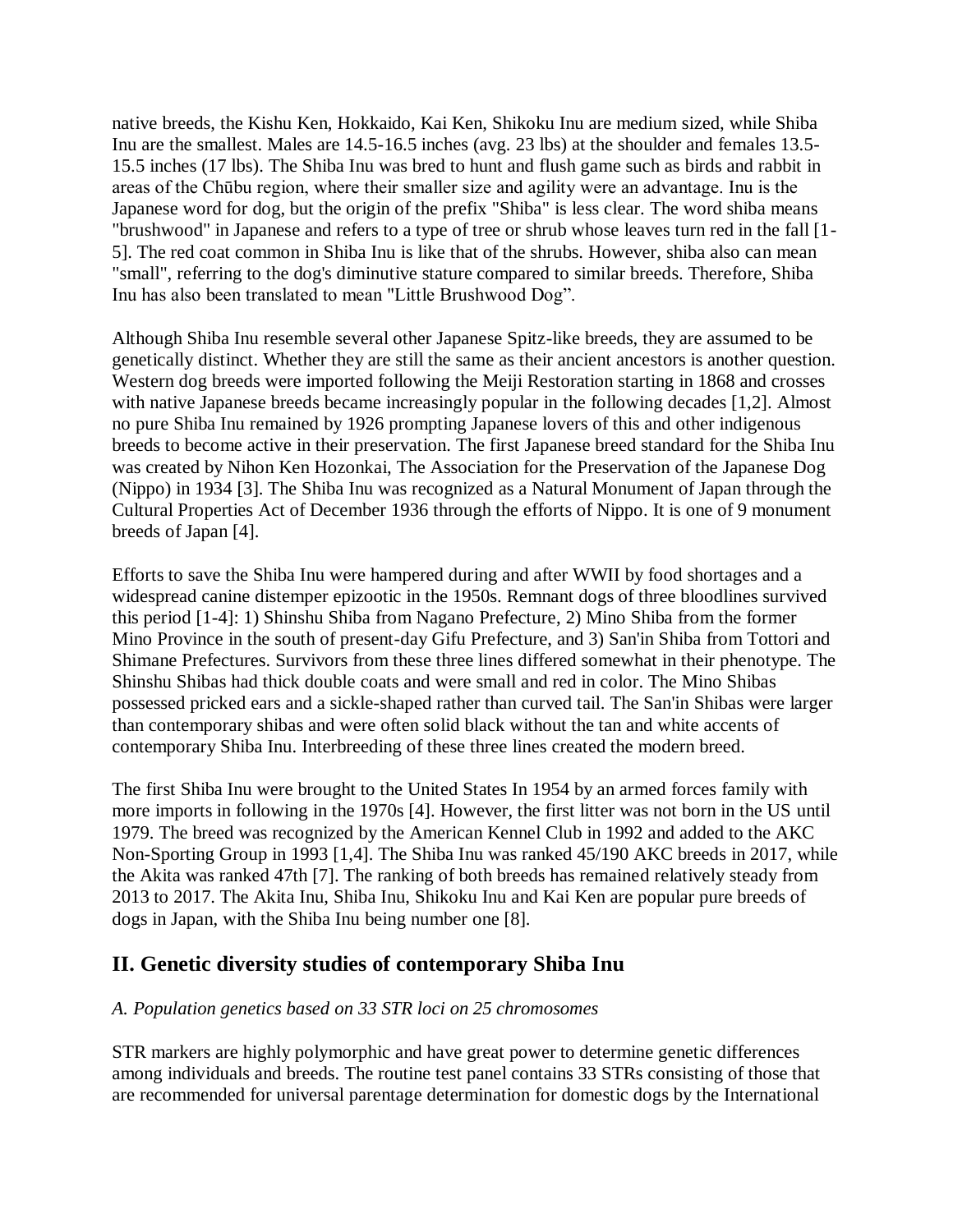Society of Animal Genetics (ISAG) and additional markers developed by the VGL for forensic purposes. Each of these STR loci is known to contain from 7 to 27 different alleles when tested across many breeds of dogs. Each breed, having evolved from a small number of founders and having been exposed to artificial genetic bottlenecks will end up with only a portion of the total available diversity. Artificial genetic bottlenecks include such things as popular sire effects, geographic isolation, catastrophes, outbreaks of disease, and ups and downs in popularity and resulting increases and decreases in population size. The alleles identified at each of the 33 STR loci and their relative frequencies were determined for 81 Shiba Inu mainly from the USA and listed in Table 1.

**Table 1.** Allele designation and frequency at 33 STR loci for Shiba Inu. The allele that occurs at the highest frequency at each locus is highlighted.

#### [Table 1 Link](https://www.vgl.ucdavis.edu/services/dog/GeneticDiversityInShibaInuSTRInfo.php)

#### *B. Assessment of population heterozygosity using standard genetic parameters*

Allele and allele frequencies were used to determine basic genetic parameters such as the number of alleles found at each STR locus (Na); the number of effective alleles (Ne) per locus; the observed or actual heterozygosity (Ho) that was found; and the heterozygosity that would be expected (He) if the existing population was in Hardy Weinberg equilibrium (HWE). HWE is achieved when the selection of mates is entirely random and subject to no positive or negative human selection pressure. The value F is a coefficient of inbreeding derived from the Ho and He values. A value of +1.0 would occur only if every individual were genetically indistinguishable at each of the 33 STR loci, while a value of -1.0 would be seen when all the dogs were completely different at each of the 33 loci.

The allele frequency data obtained from the 33 STR panels can also be used to assess heterozygosity within a population (Table 2). Using the 33-marker panel, the 81 Shiba Inu had an average of 6.879 alleles/loci (Na). However, the average number of alleles is less important than the number of alleles that have the greatest genetic influence on heterozygosity, a figure known as average effective alleles/loci or Ne. The Ne in this group of dogs averaged 3.432 effective alleles per locus, indicating that a most of the heterozygosity was determined by onehalf of the alleles. The observed heterozygosity (Ho) across the 81 Shiba Inu was 0.658, while the expected heterozygosity (He) was 0.662. These values indicate that the population tested was randomly breeding. A calculation based on 1-He/Ho yieldied a measure of inbreeding (F) of 0.006. An F value of essentially zero also indicated that the study population was in Hardy-Weinberg (HWE) equilibrium, i.e., sires and dams were as unrelated as possible.

**Table 2.** Standard Genetic assessment (mean plus standard error) for Shiba Inu using allele frequencies of 33 STR loci (Updated October 09, 2019)

|           | N | Na l | <b>Ne</b> | Ho l | <b>He</b>                               | E |
|-----------|---|------|-----------|------|-----------------------------------------|---|
| Mean      |   |      |           |      | 105 6.939 3.447 0.657 0.665 0.013       |   |
| <b>SE</b> |   |      |           |      | $0.318$ $0.210$ $0.025$ $0.025$ $0.008$ |   |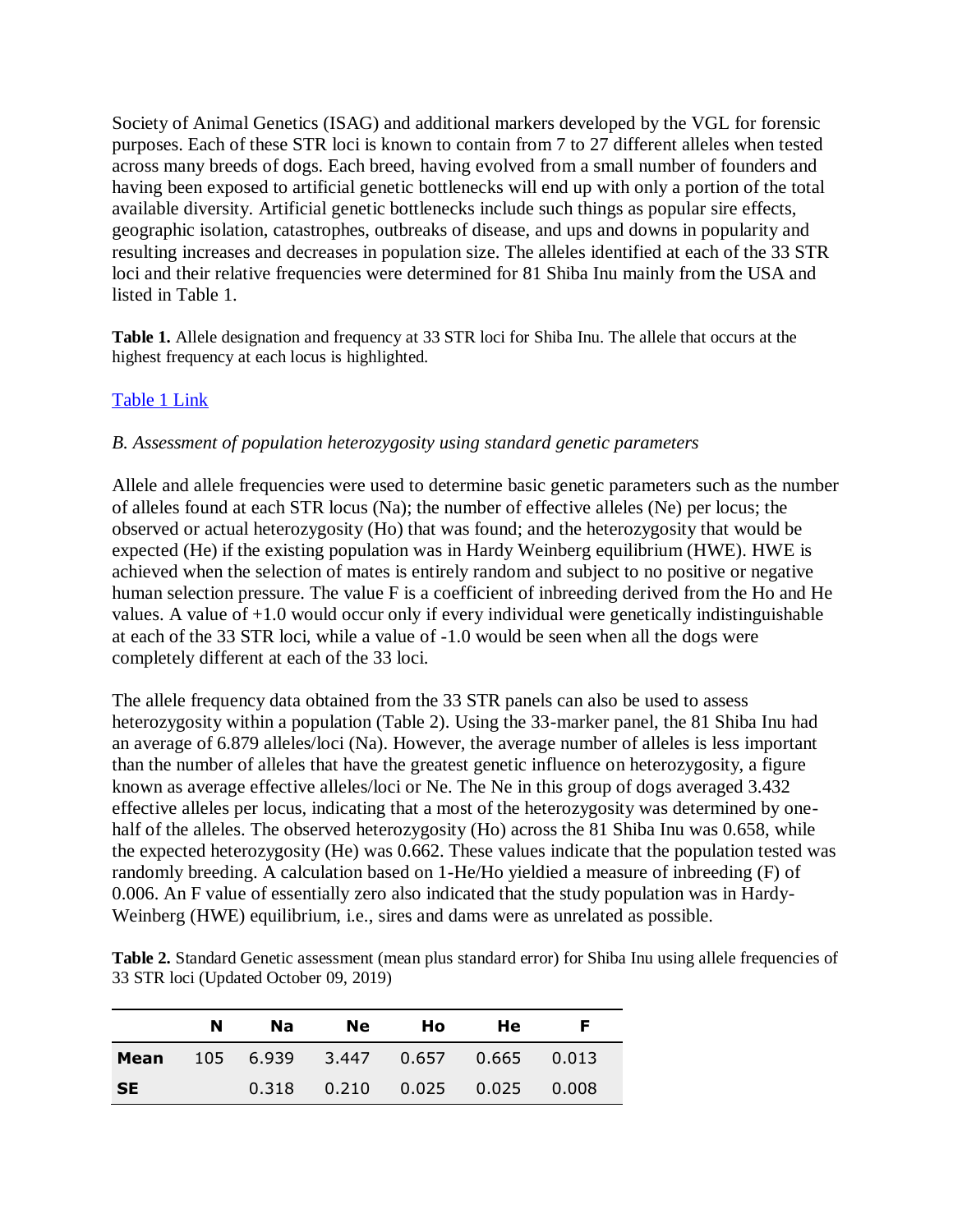#### *C. Standard genetic assessment values for individual STR loci*

The allele frequencies can be also used to do a standard genetic assessment of heterozygosity at each STR locus (Table 3). This provides an estimate of heterogeneity in in various regions of the genome that are in linkage with alleles at each STR marker. Higher values for observed heterozygosity (Ho) reflect more alleles (and more genetic diversity) at each locus, while low levels usually indicate a small level of heterozygosity. STR loci that have more than expected heterozygosity (He) will be under some positive non-random selection, while loci with less than expected heterozygosity will be under somewhat negative non-random selection. The number of alleles (Na) for an individual STR locus for this population of 81 Shiba Inu ranged from a low of 3 to a high of 11 alleles per locus, while the Ne ranged from 1.41 to 6.54 alleles per locus. The observed heterozygosity (Ho) for an individual STR locus ranged from 0.296 to 0.840, while He ranged from 0.289 to 0.847 (Table 3). Areas of the genome with less heterozygosity (or more homozygosity) are the most conserved and therefore likely associated with phenotypic traits that are strongly linked to the breed standard and shared by all individuals of the breed. Loci with high heterozygosity were more likely to be associated with subtle and variable phenotypic traits between individuals. The Ho and He values tended to be very close to each other, making the inbreeding coefficient (F) close to zero at most loci. The seventeen 33 STR loci with slightly positive F values were balanced by 16 loci that had slightly negative F values. These results indicated that each region of the genome represented by one of the 33 STR loci for these 81 dogs was under random selection.

| #                       | Locus            | N     | <b>Na</b> | <b>Ne</b> | Ho                      | He | F                           |
|-------------------------|------------------|-------|-----------|-----------|-------------------------|----|-----------------------------|
| 1                       | <b>AHT121</b>    | 105 7 |           |           | 3.305 0.648 0.697 0.071 |    |                             |
| $\overline{\mathbf{2}}$ | <b>AHT137</b>    | 105 7 |           |           | 6.512 0.829 0.846 0.021 |    |                             |
| 3                       | <b>AHTH130</b>   | 105 8 |           |           | 1.408 0.276 0.290 0.047 |    |                             |
| 4                       | AHTh171-A        | 105 6 |           |           |                         |    | 1.453 0.333 0.312 -0.069    |
| 5                       | <b>AHTh260</b>   | 105 6 |           |           | 2.655 0.581 0.623 0.068 |    |                             |
| 6                       | <b>AHTk211</b>   | 105 5 |           |           |                         |    | 3.965 0.781 0.748 -0.044    |
| 7                       | AHTk253          | 105 6 |           |           |                         |    | 4.379  0.781  0.772  -0.012 |
| 8                       | C22.279          | 105 8 |           |           |                         |    | 5.029 0.819 0.801 -0.022    |
| 9                       | <b>FH2001</b>    | 105 8 |           |           |                         |    | 4.261 0.771 0.765 -0.008    |
| 10                      | <b>FH2054</b>    | 105 7 |           |           | 3.072 0.648 0.675 0.040 |    |                             |
|                         | 11 FH2848        | 105 5 |           |           |                         |    | 2.030 0.514 0.507 -0.014    |
|                         | <b>12 INRA21</b> | 105 4 |           |           |                         |    | 1.533 0.352 0.348 -0.013    |
|                         | <b>13 INU005</b> | 105 5 |           |           |                         |    | 3.476 0.752 0.712 -0.056    |
|                         | <b>14 INU030</b> | 105 6 |           |           |                         |    | 2.630 0.657 0.620 -0.060    |
|                         | <b>15 INU055</b> | 105 6 |           |           | 3.942 0.743 0.746 0.005 |    |                             |
|                         | <b>16 LEI004</b> | 105 3 |           |           | 2.473 0.571 0.596 0.041 |    |                             |

**Table 3.** Standard Genetic Assessment for Shiba Inu using 33 STR loci (Updated October 09, 2019)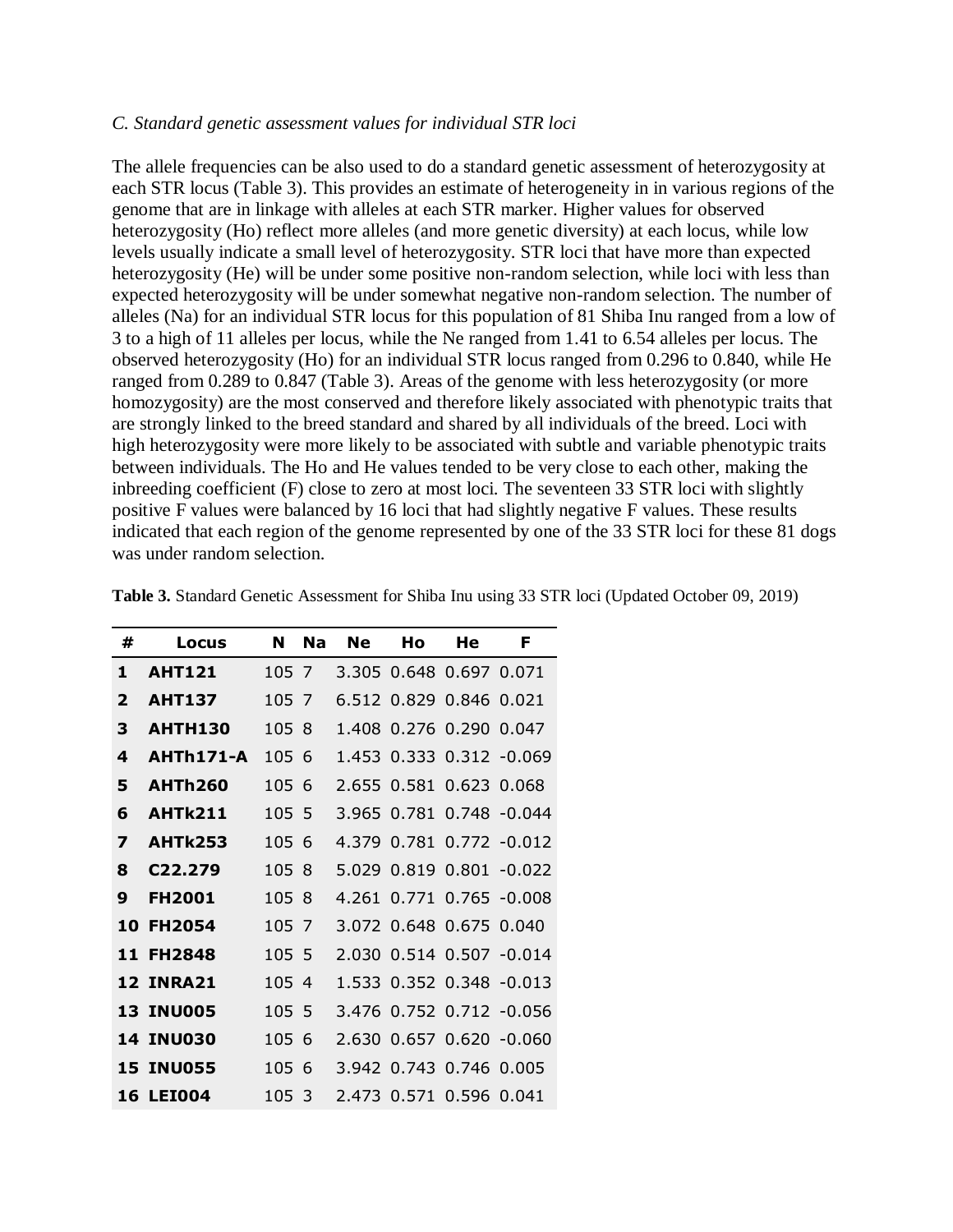| <b>17 REN105L03</b> | 105 8  |  | 2.539   0.590   0.606   0.026 |                                |
|---------------------|--------|--|-------------------------------|--------------------------------|
| <b>18 REN162C04</b> | 1056   |  | 2.969 0.638 0.663 0.038       |                                |
| <b>19 REN169D01</b> | 105 5  |  |                               | 4.171 0.790 0.760 -0.040       |
| 20 REN169018        | 105 5  |  | 3.212 0.648 0.689 0.060       |                                |
| 21 REN247M23        | 105, 5 |  | 2.556 0.543 0.609 0.108       |                                |
| <b>22 REN54P11</b>  | 105 8  |  | 5.466 0.762 0.817 0.067       |                                |
| <b>23 REN64E19</b>  | 1059   |  |                               | 4.829 0.838 0.793 -0.057       |
| <b>24 VGL0760</b>   | 105 10 |  | 2.727 0.610 0.633 0.038       |                                |
| <b>25 VGL0910</b>   | 105 6  |  |                               | 2.899   0.667   0.655   -0.018 |
| 26 VGL1063          | 105 9  |  | 1.857 0.438 0.461 0.051       |                                |
| <b>27 VGL1165</b>   | 105 9  |  |                               | 3.824 0.752 0.739 -0.019       |
| <b>28 VGL1828</b>   | 105 10 |  | 4.464 0.705 0.776 0.092       |                                |
| <b>29 VGL2009</b>   | 105 7  |  | 2.573 0.552 0.611 0.096       |                                |
| <b>30 VGL2409</b>   | 105 8  |  | 3.968 0.743 0.748 0.007       |                                |
| 31 VGL2918          | 105 11 |  |                               | 4.756 0.810 0.790 -0.025       |
| <b>32 VGL3008</b>   | 105 8  |  | 4.115 0.733 0.757 0.031       |                                |
| 33 VGL3235          | 105 8  |  |                               | 4.717 0.790 0.788 -0.003       |

#### **D. Differences in population structure as determined by principal coordinate analysis (PCoA)**

PCoA is a graphic portrayal of how closely individual dogs within a breed are related to each other (Fig. 1). The closer two dots (individual dogs) are to each other in the graph, the closer the two dogs are related. However, the actual plot is multi-dimensional (i.e., a sphere) and the graph shows the two planes (i.e., coordinates 1 and 2) of the sphere that most accurately portray existing relatedness in a two-dimensional manner. The population of 81 Shiba Inu form a single breed, but there is a tendency not to form a tight cluster, as would be seen if all the individuals were closely related. This tendency for individuals not to form a tight cluster is an indication of heterogeneity within the group of dogs tested. The fact that the two optimum coordinates only defined 10.9% of the individuals indicates that the 81 dogs were also dispersed in their spherical representation.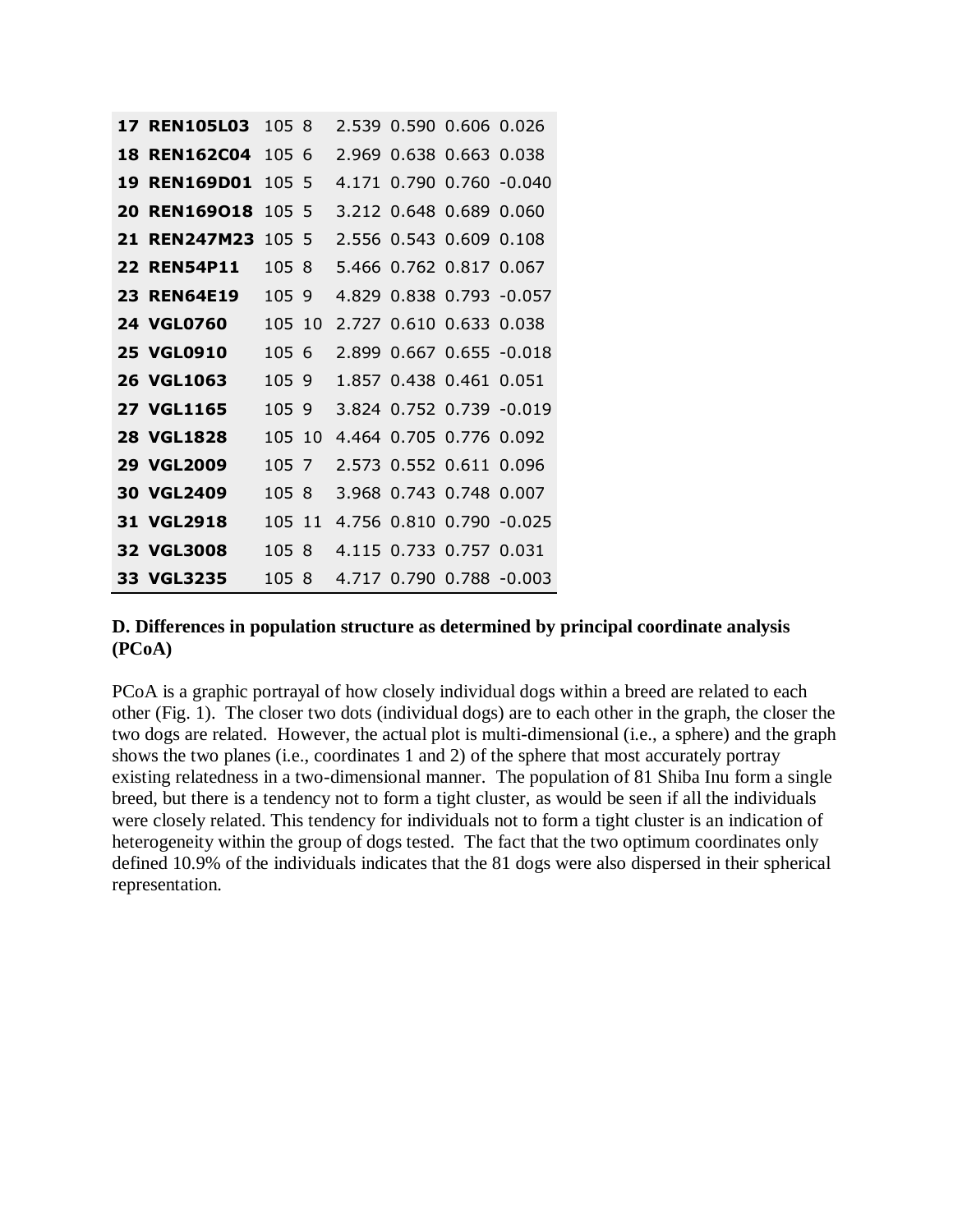

Fig. 1. PCoA of Shiba Inu (n=81) based on the 33 STRs

Although there is a tendency for individuals to disperse more widely in the graph, there is no evidence from the 81 dogs tested for the existence of subpopulations (bloodlines, varieties, geographic differences). The question is how much genetic difference must occur for a distinct bloodline or variety to become so distinct as to classify as a breed. The answer is "quite a bit." This can be demonstrated by doing a PCoA plot between three Japanese monument breeds (Fig. 3). There is clear segregation between the two varieties of Akita and Shiba Inu, although AKA and AKJ are much more closely related to each other than to Shiba Inu. Therefore, Shiba Inu are genetically distinct from the two varieties of Akita, as would be predicted by their significant phenotypic (and hence, genotypic) differences and breed histories. The Shiba Inu population in this comparison PCoA are also much more tightly clustered in this comparison than shown in Fig. 2. Such comparisons between genetically distinct breeds and varieties tend to minimize minor intra-population differences.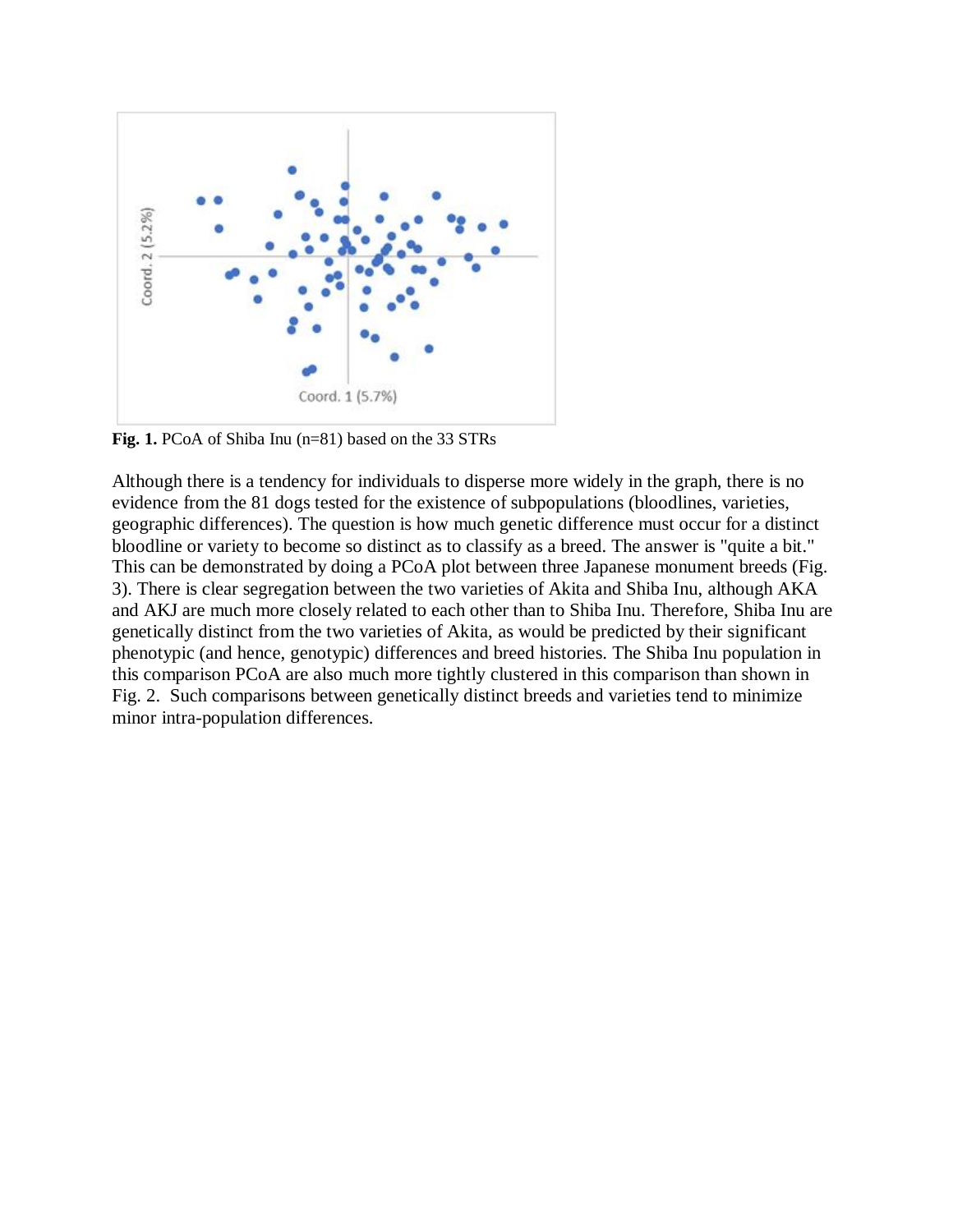

**Fig. 2.** PCoA of Shiba Inu (n=81), American Akita (n=97), and Japanese Akita (n=320) based on the 33 STRs. AKJ and AKA are genetically distinguishable but much more closely related to each other than to Shiba Inu.

#### **E. Internal relatedness (IR) of individuals and the population as a whole**

## *1. IR testing*

Genetic assessments such as those presented in Tables 1-3 are indicators of breed-wide (average) heterozygosity and do not reflect the genetic contributions that each parent gives to an individual. Internal Relatedness (IR) is a calculation that has been used to determine the degree to which the two parents of an individual dog were related. The IR calculation takes into consideration homozygosity at each locus and gives more importance to rare and uncommon alleles. Rare and uncommon alleles would presumably be present in less related individuals. IR scores of all individuals in a population can be graphed to form a curve ranging from -1.0 to +1.0. A dog with a value of -1.0 would have parents that were totally unrelated at all 33 STR loci, while a dog with an IR value of +1.0 has parents that were genetically identical at all loci. An IR value of +0.25 would be found among offspring of full sibling parents from a random breeding population. IR values >0.25 occur when the parents of the full sibling parents were themselves highly inbred. The higher the IR value above 0.25 the more closely related were the parents and grandparents of the siblings.

A graph comparing IR values for 81 Shiba Inu from around the world (Fig. 3– red line) confirms that the population tested varies greatly in the degree of parental relatedness with individuals scoring as high as +0.306 (most inbred) and as low as -0.254 (most outbred) (Table 4). One half of the dogs had IR scores equal to or greater than 0.008 and one fourth of the dogs had IR scores of 0.069 or greater. An IR score of 0.25 would be seen in puppies resulting from the mating of full siblings from a randomly breeding and genetically diverse population. Less than 10% of the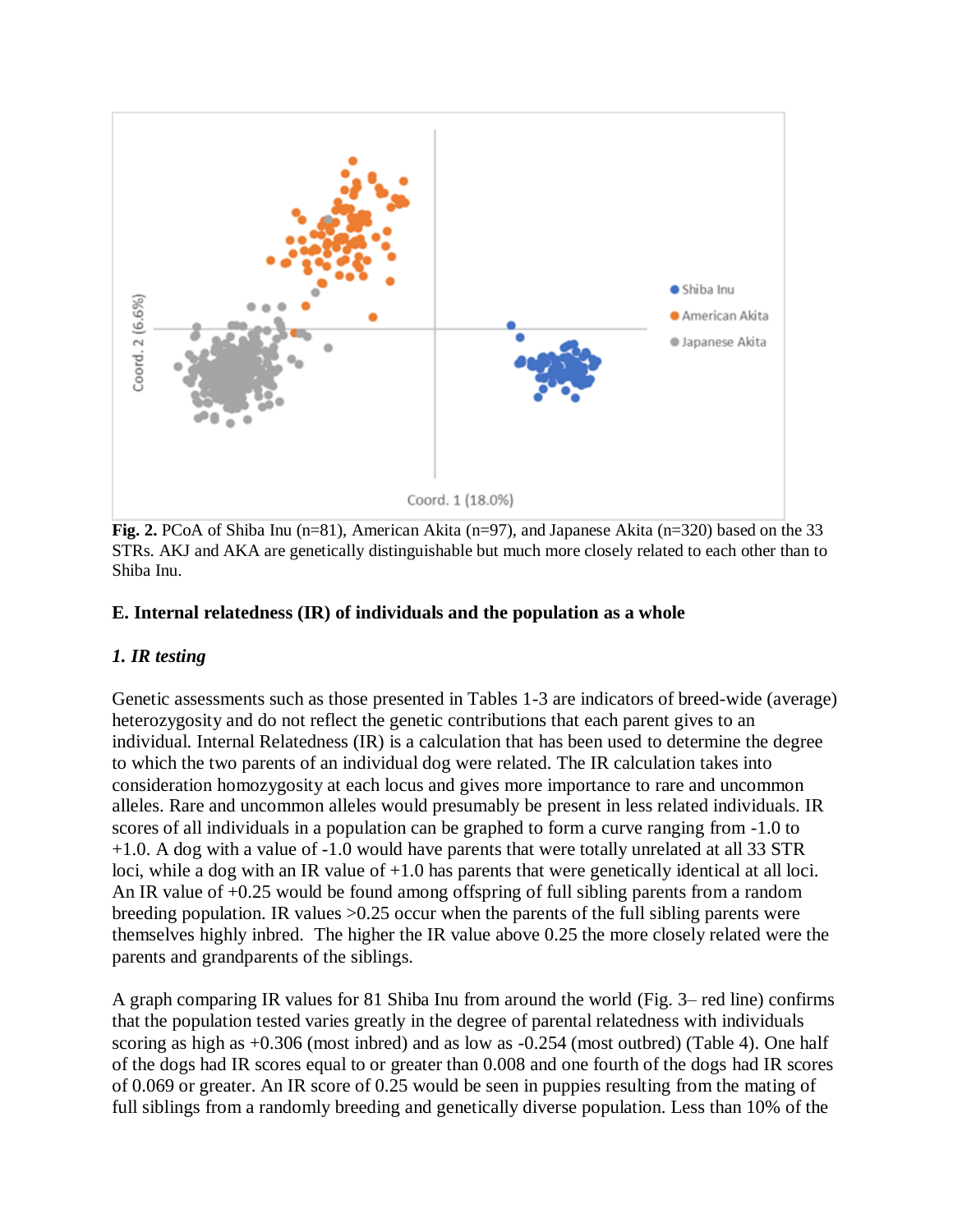dogs tested would be inbred to this level. This small inbred group of dogs is balanced by an equal sized group of strongly outbred dogs with IR scores from -.068 to -0. 254. Therefore, IR scores provide a more accurate representation of heterozygosity in individual dogs than the breed-wide averages obtained from the standard genetic assessment.



**Fig. 3.** Distribution of IR estimated in Shiba Inu (n=81) based on intra-breed diversity (red), compared with IR adjusted to diversity lost during breed development (blue). Lost diversity was determined by comparing allele frequencies at the same loci between Shiba Inu and village dogs from the Middle East, SE Asia, and the Islands Pacific. Village dogs were the most diverse population studied.

**Table 4.** Comparison of IR and IRVD values for 81 Shiba Inu

| ΙR       | <b>IRVD</b> |
|----------|-------------|
| $-0.254$ | $-0.064$    |
| $-0.068$ | 0.125       |
| 0.008    | 0.226       |
| $-0.006$ | 0.219       |
| 0.069    | 0.320       |
| 0.306    | 0.511       |
|          |             |

#### *2. Adjusted IR values (IRVD) as a measure of genetic diversity lost during breed evolution from time of origin to the present time.*

All breeds start with a relatively small population of dogs and after their registries are closed there are no further introgressions from outside the breed. Therefore, the goal of breeders is to maintain the original amount of genetic diversity by strict adherence to the breed standard and random mate selection. Most breeds have accomplished this to some extent, as one study showed that contemporary pure breeds of dogs have retained an average of 87% of their original diversity. Genetic diversity may be subsequently lost through genetic bottlenecks such as natural disasters, loss of popularity, popular sire effects, etc. It is possible to obtain an estimate of how much of the original dog diversity a breed possesses by adjusting the alleles and their frequency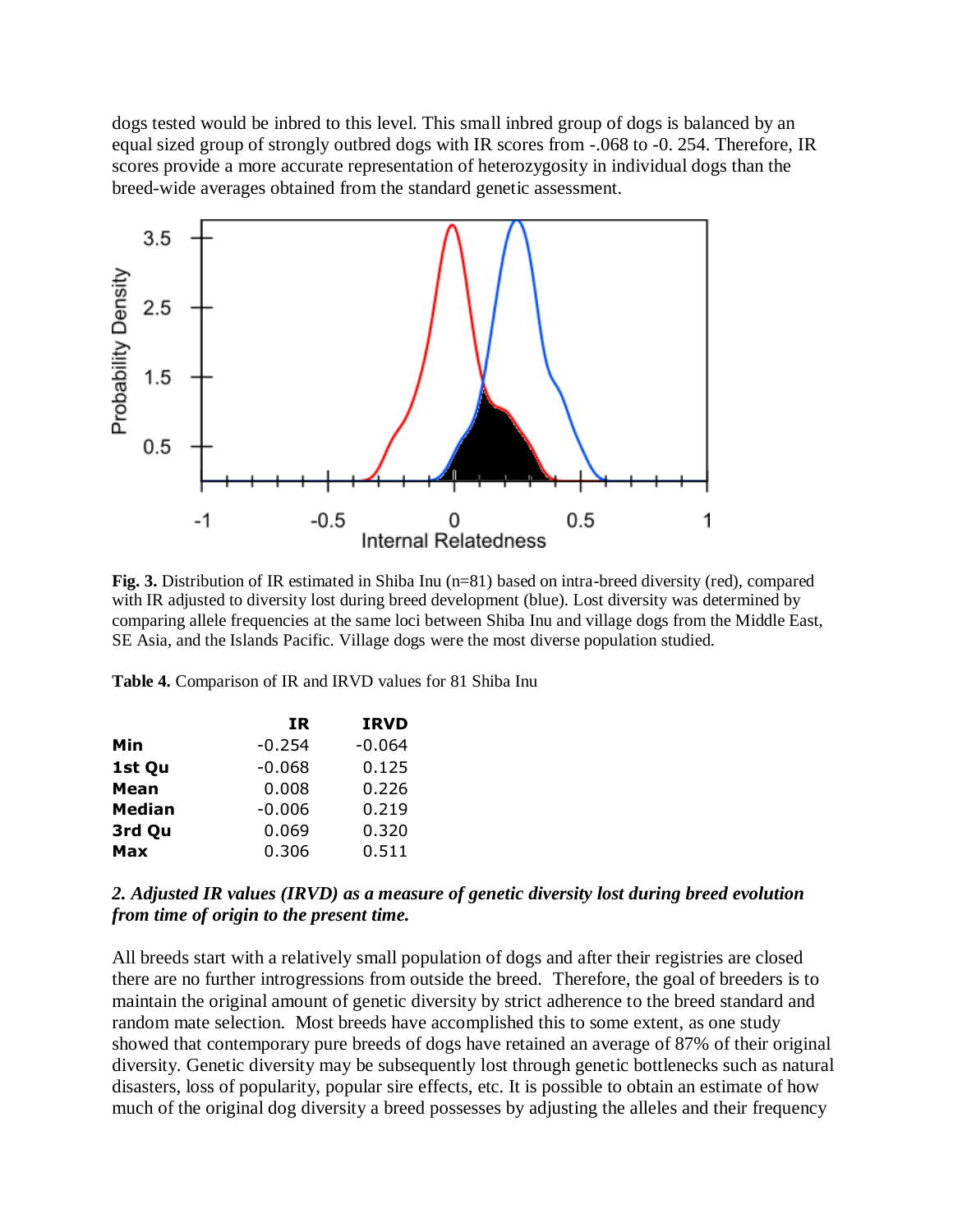to the frequency of those same alleles in a large population of village dogs from across the Middle East, SE Asia and Island Pacific. This is possible because village dogs contain far more of the original genetic diversity of dogs than any current breed and almost all modern breeds trace their ancestry to dogs from these regions. The IR values and IR values adjusted to village dogs (IRVD) can then be graphed and the graphs overlaid. If the IRVD peak overlays the IR peak, the breed has the same diversity as village dogs. If the IRVD and IR peaks are only somewhat overlapping, very little of the original genetic diversity has been retained.

The IRVD curve was shifted well to the right of the IR curve, reflecting the loss of available genetic diversity during breed development (Fig. 3). The peak (median) of the IRVD curve was  $+0.219$ , with some dogs as high as  $+0.511$  and as low as  $-0.064$  (Table 4). One half of the Shiba Inu tested had IRVD scores equal or greater than 0.219 and one fourth had scores of 0.320 or greater. Therefore, over one-half of the Shiba Inu have IRVD values equivalent to an offspring of a full sibling parents from among random bred village dogs. The area under the overlapping IR and IRVD curves (black) are a rough estimate of how much of the village dog genetic diversity has been retained in contemporary Shiba Inu (29.8%). This level of retained genetic diversity is higher than breeds such as the Swedish Vallhund (7%) and Doberman Pinscher (15%), comparable to Shiloh shepherd (27%), Japanese Akita (24.4%), Samoyed (35%) and Flat Coated Retriever (35.2%), and lower than genetically diverse breeds such as Golden Retrievers (50%), Alaskan Klee Kai (50%), Labrador Retrievers (54%) and Toy Poodle (60%).

## **F. DLA Class I and II Haplotype frequencies and genetic diversity**

The DLA consists of four gene rich regions making up a small part of canine chromosome 12. Two of these regions contain genes that help regulate normal cell- (Class I) and antibodymediated (Class II) immunity. Polymorphisms in these regions have also been associated with abnormal immune responses responsible for autoimmune diseases. The Class I region contains several genes, but only one, DLA-88, is highly polymorphic (with many allelic forms) and is therefore most important for immune regulation. Specific alleles at the four STR loci associated with the DLA88 are linked together in various combinations, forming specific haplotypes (Table 5). Groups of genes and their alleles inherited as a block, rather than singly, are called haplotypes. The class II region also contains several genes, three of which are highly polymorphic, DLA-DRB1, DLA-DQB1 and DLA-DQA1. Specific alleles at STR loci associated with each of the three Class II genes are strongly linked and inherited as a single block or haplotype (Table 6). One haplotype comes from each of the parents. Specific class I and II haplotypes are often linked to each other and inherited as a genetic block. However, there is enough distance between these two regions to allow for a degree of recombination resulting in unusual class I/II combinations. The STR-based haplotype nomenclature used in this breed diversity analysis is based on numerical ranking with the first haplotypes identified in Standard Poodles being named 1001, 1002, ... for class I haplotypes and 2001, 2002, ... for class II haplotypes. It is common for various dog breeds to share common and even rare haplotypes, depending on common ancestry.

## *1. DLA class I and II haplotypes existing in Shiba Inu*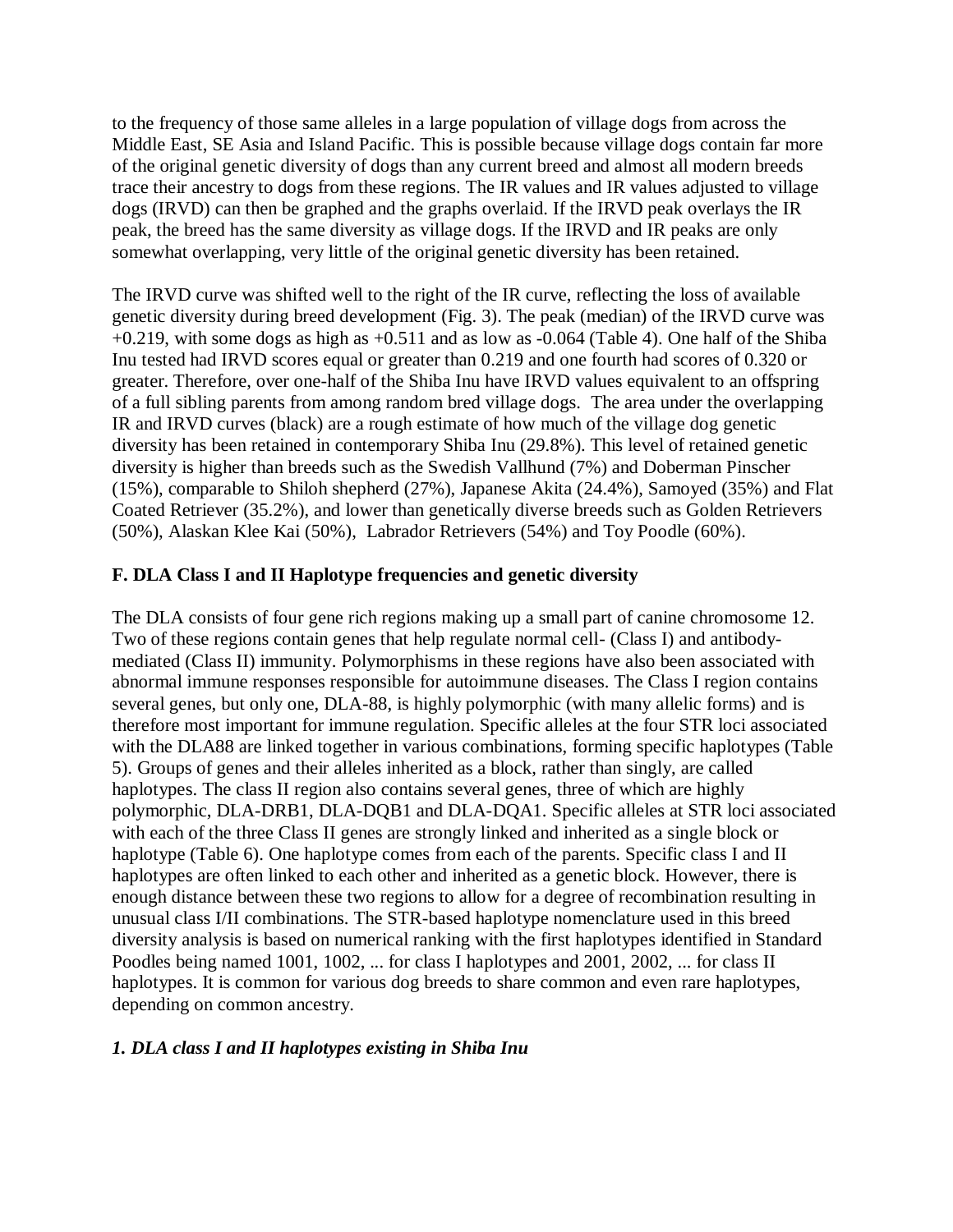The 81 Shiba Inu tested to date possessed 15 DLA class I and 16 DLA class II haplotypes (Table 5). The DLA class I haplotypes 1191-1198 and DLA-II 2067, 2105-2011 haplotypes are unique to date for Shiba Inu. The other DLA class I and II haplotypes are found in several other breeds. The frequencies of the 1054 (40.7%), 1091 (22.2%) class I haplotypes, and 2018 (19.8%), 2067 (21.0%) and 2106 (42%) class II haplotypes were disproportionately high, occurring in over 60% of the dogs tested. These haplotypes were likely present in the founder population and inherited by descent for the last 25 centuries because of their close association with a trait or traits strongly associated with the breed.

The fact that DLA class I and II haplotypes are in strong linkage disequilibrium means that they are inherited by descent over many generations in a largely unchanged form as a block, with one copy from each parent. The number of haplotypes that exist in a breed is therefore a measure of the number of founders in the population and of genetic diversity. The numbers (16/15) of DLA class I and II haplotypes found in these 81 Shiba Inu is higher than Swedish Vallund (6,4) and Shiloh shepherd (7, 6); similar to Giant Schnauzer (14, 15) and Samoyed (13,12); and lower than Golden Retriever (26,23) and Miniature Poodle (33, 23).

|              |                  | DLA Class I Haplotype Frequencies (Updated Oct 9, 2019)  |
|--------------|------------------|----------------------------------------------------------|
| <b>DLA1#</b> | <b>STR types</b> | Shiba Inu (n=104)                                        |
| 1007         | 380 372 281 182  | 0.005                                                    |
| 1054         | 382 379 277 184  | 0.375                                                    |
| 1081         | 395 379 289 178  | 0.010                                                    |
| 1091         | 381 371 277 181  | 0.221                                                    |
| 1109         | 381 379 291 186  | 0.024                                                    |
| 1133         | 378 365 287 172  | 0.005                                                    |
| 1160         | 386 369 289 176  | 0.014                                                    |
| 1191         | 388 373 260 186  | 0.212                                                    |
| 1192         | 376 373 281 182  | 0.005                                                    |
| 1193         | 382 383 277 184  | 0.005                                                    |
| 1194         | 385 369 291 178  | 0.014                                                    |
| 1195         | 388 373 289 181  | 0.019                                                    |
| 1196         | 390 372 291 180  | 0.024                                                    |
| 1197         | 390 373 289 186  | 0.005                                                    |
| 1198         | 392 371 277 184  | 0.063                                                    |
|              |                  | DLA Class II Haplotype Frequencies (Updated Oct 9, 2019) |
| <b>DLA2#</b> | <b>STR types</b> | Shiba Inu (n=104)                                        |
| 2001         | 343 324 284      | 0.005                                                    |

2006 339 325 280 0.005

**Table 5.** DLA class I and Class II haplotype and their frequencies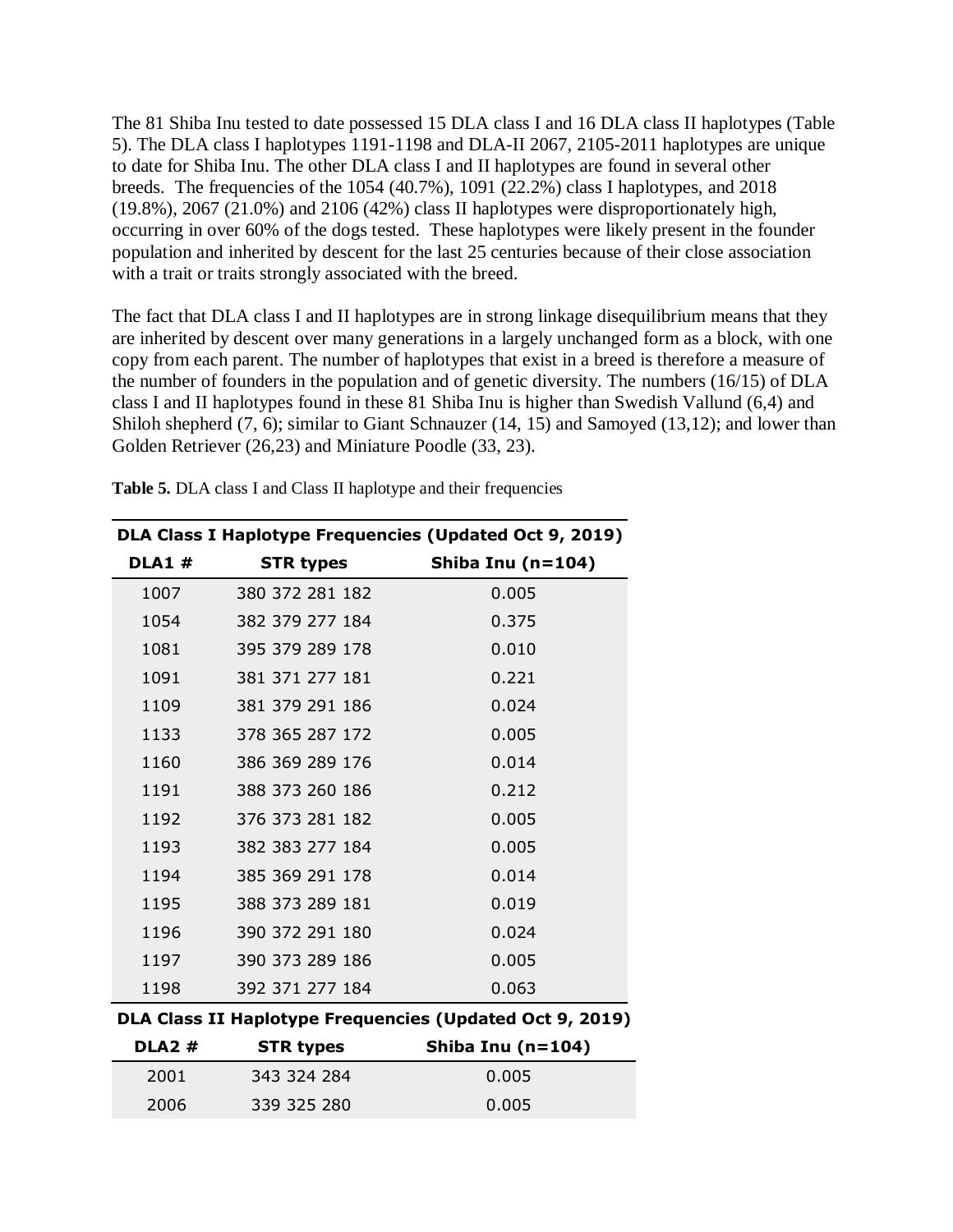| 2015 | 339 327 280 | 0.063 |
|------|-------------|-------|
| 2018 | 339 324 284 | 0.202 |
| 2032 | 339 323 280 | 0.010 |
| 2067 | 343 322 284 | 0.212 |
| 2083 | 339 324 282 | 0.010 |
| 2097 | 343 327 276 | 0.014 |
| 2098 | 343 323 282 | 0.014 |
| 2105 | 341 325 276 | 0.024 |
| 2106 | 341 325 286 | 0.385 |
| 2107 | 343 322 286 | 0.005 |
| 2108 | 343 324 294 | 0.019 |
| 2109 | 345 322 276 | 0.024 |
| 2110 | 347 325 268 | 0.005 |
| 2111 | 351 324 276 | 0.005 |

#### *2. Relatedness to other breeds based on DLA class I and II haplotypes*

The DLA class I and II haplotypes are in strong linkage disequilibrium, less subject to recombination, and are inherited as extended haplotypes from each parent. Therefore, they can be useful in looking at how breeds might be related and at the founder population. Table 6 lists several breeds that share DLA class I and II haplotypes with the Shiba Inu. The major DLA class I 1054 is shared with the Labrador Retriever, Magyar Agar, Flat Coated Retriever and Havanese. The 1081 haplotype is present at high incidence in both Akita (AKJ and AKA) and Shiba Inu, while the 1091 haplotype is a major haplotype in both Shiba Inu and Black Russian Terrier. The 2018 DLA class II haplotype is also shared with the Flat Coated Retriever and the 2067 haplotype is found in 1% of Miniature Poodles. There is also minor haplotype sharing among several other breeds (Table 6).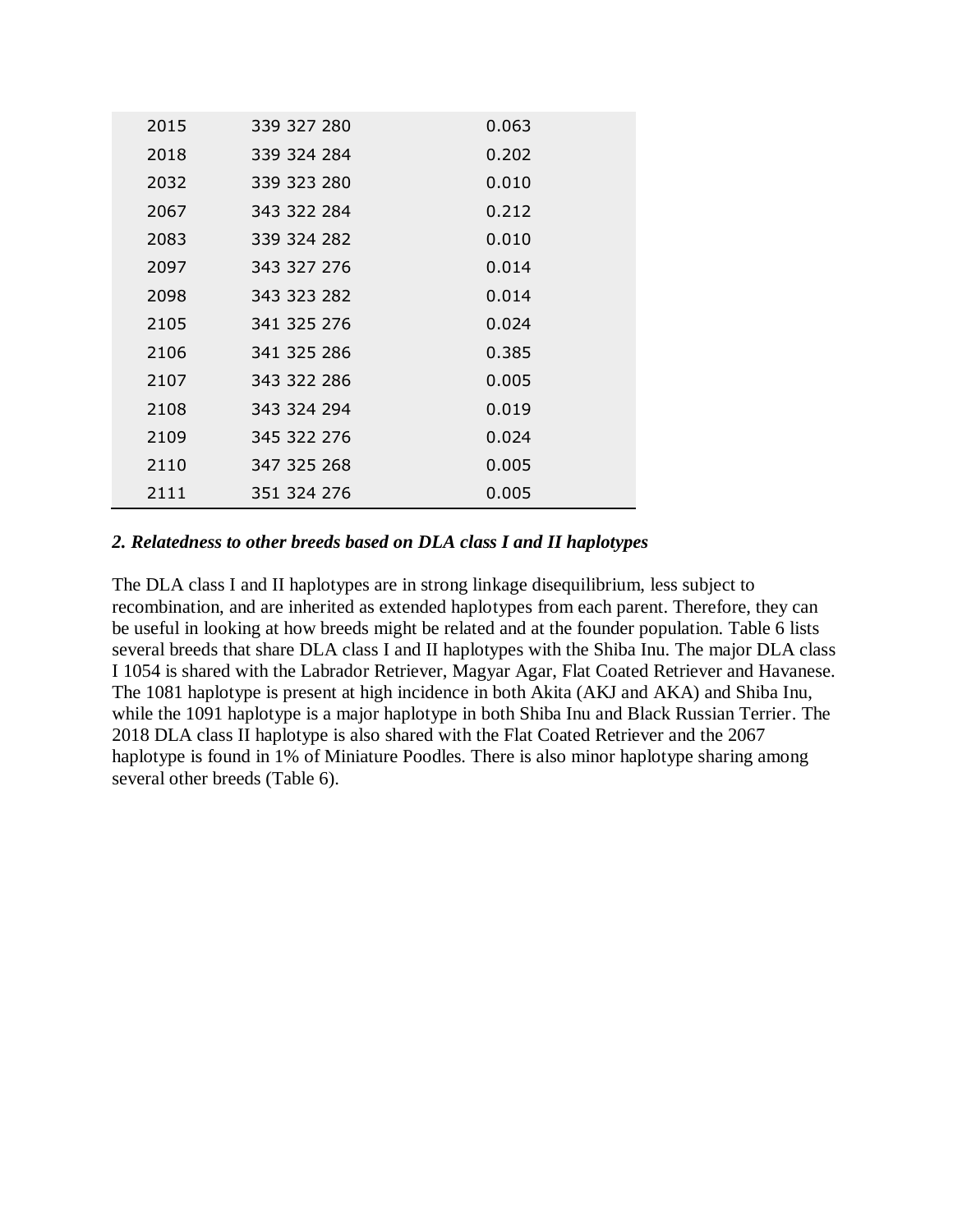| Polish<br>Black<br>Flat<br>Biewer<br>Labrador Magyar American Japanese Blend Unknown Golden Doberman<br>Yorkshire Biro<br>Giant<br>Italian<br>Toy<br>Miniature<br>Lowland Biewer Yorshire<br>Russian<br>Poodle Shiba Inu<br>Coated Havanese Samoyed<br>STR types<br>Retriever Agar<br>Akita<br>Akita<br>Retriever Pinscher<br><b>Biewer Greyhound Poodle</b><br>DLA1#<br>Akita<br>Akita<br>Poodle<br>Schnauzer<br>Terrier<br>Terrier<br>Retriever (n=389) (n=187)<br>$(n=2299)$<br>Sheepdog (n=105) Terrier<br>$(n=81)$<br>$(n=87)$<br>$(n=690)$<br>$(n=476)$<br>$(n=250)$<br>$(n=711)$ $(n=111)$<br>$(n=136)$ $(n=42)$<br>$(n=320)$ $(n=53)$<br>$(n=179)$<br>$(n=3)$<br>$(n=4)$<br>$(n=16)$<br>$(n=120)$<br>$(n=409)$<br>$(n=53)$<br>$(n=16)$<br>1007 380 372 281 182<br>0.0322<br>$0.006 -$<br>0.009<br>0.005<br>$0.03 -$<br>lee.<br>44<br><b>1.4</b><br>$\ddotsc$<br>ъ.<br>$\overline{\phantom{a}}$<br>ъ.<br>$\overline{\phantom{a}}$<br>$\overline{\phantom{a}}$<br>lee.<br>ъ.<br>۰.<br>lus.<br>la s<br>$\sim$<br>۰.<br>0.081<br>$0.13 -$<br>1054 382 379 277 184<br>$0.117 -$<br>$0.002 -$<br>0.407<br>$0.006 -$<br>$0.0162 -$<br>0.121<br>н.<br>$\sim$<br>ы.<br>- 1<br>Ъ.<br>$\ddotsc$<br>$\sim$<br>×.<br>ь.<br>la s<br>1081 395 379 289 178<br>0.379<br>0.152<br>0.274<br>$0.012 -$<br>$0.3 -$<br>44<br>$-$<br>$\sim$<br>$\sim$<br>in a<br><b>Sec.</b><br>$\sim$<br>la a<br>$\sim$ $\sim$<br>la a<br>$\sim$<br>ь.<br>$\sim$<br>$\sim$<br><b>Section</b><br>- -<br>0.222<br>1091 381 371 277 181<br>$0.508 -$<br>$0.001 -$<br>$0.053 -$<br>las.<br>i.<br><b>Section</b><br>la a<br><b>Let</b><br>in a<br>ω.<br>۰.<br>المحا<br>u.<br>line.<br>ш.<br>ш.<br>$\sim$<br>ш.<br>$-$<br>$0.014 -$<br>0.01<br>1109 381 379 291 186<br>$0.019 -$<br>ьe.<br>ьe.<br>lee.<br><b>140</b><br>le est<br>$\overline{\phantom{a}}$<br>$\sim$<br>٠.<br>le est<br>line.<br>--<br><b></b><br>ь.<br>ш.<br>$\ddotsc$<br>$\overline{\phantom{a}}$<br>$-$<br>$-$<br>1133 378 365 287 172<br>$0.022 -$<br>$0.006 -$<br>ш.<br>$\sim$<br>in a<br>$\sim$<br>in a f<br>in a<br>$\sim$<br>m.<br>14<br>la s<br>le est.<br><b>1999</b><br>line in<br>н.<br>l sa<br>$\sim$<br>$\sim$ $-$<br>$\sim$<br>н.<br>$0.006 -$<br>1160 386 369 289 176<br>$0.029 -$<br>$0.016 -$<br>$0.012 -$<br>$\ddotsc$<br><b>Section</b><br>٠.<br>la a<br>$\sim$<br>$\sim$<br>$\sim$<br>$\sim$ $\sim$<br>$-$<br>$\sim$ $\sim$<br>$\ddotsc$<br>$\sim$<br>$\sim$<br>٠.<br>$\sim$ $\sim$<br>1191 388 373 260 186<br>$0.21 -$<br>la su<br>las.<br>المحا<br><b>144</b><br>las.<br>۰.<br>المحا<br>ш.<br><b>144</b><br>las.<br>las.<br>$\sim$<br>ш.<br>la a<br>in an<br>- 14<br>$\sim$<br>المحا<br>$\sim$<br>$\sim$<br>ш.<br>$0.006 -$<br>1192 376 373 281 182 -<br>les.<br>$\sim$<br>$-$<br>$-$<br>$\sim$ $\sim$<br>$\overline{\phantom{a}}$<br>limit is<br>$-$<br>н.<br>$-$<br>in an<br>$\sim$ $-$<br>$-$<br>le est<br>$-$<br>--<br>$-1$<br>$-1$<br>$\sim$ $\sim$<br>н.<br>1193 382 383 277 184<br>$0.006 -$<br>$-$<br>$\sim$<br><b>Section</b><br>in a<br>$\sim$<br>la su<br><b>Section</b><br><b>Section</b><br>$\sim$<br>la al<br>m.<br><b>Section</b><br><b>A</b><br>in an<br>$\sim$ $-$<br><b>Section</b><br>$\sim$<br>$\sim$ $-$<br>$\sim$<br>$\sim$<br>н.<br>1194 385 369 291 178<br>$0.012 -$<br>$\sim$<br>$\sim$<br>$\sim$<br>$\overline{a}$<br>$-$<br>$\overline{\phantom{a}}$<br>$\sim$ $\sim$<br>٠.<br>$-$<br>$\sim$ $\sim$<br>$\sim$<br>$\sim$ $\sim$<br>$\sim$<br>$\sim$<br>$\sim$ $\sim$<br>$\sim$ $\sim$<br>$\ddotsc$<br>$\sim$ $\sim$<br>$-$<br>$\sim$<br>$\sim$ $\sim$<br>1195 388 373 289 181<br>$0.012 -$<br>$-$<br><b>Lesson</b><br>las.<br>las.<br>$\sim$<br>المحا<br>ш.<br>lus.<br><b>144</b><br>lus.<br>$\overline{\phantom{a}}$<br>ш.<br>$\sim$<br>$\sim$<br>$\sim$<br>المحا<br><b>Ford</b><br>$\ddotsc$<br>$\sim$<br>$\sim$<br>ш.<br>1196 390 372 291 180 -<br>$0.031 -$<br>line i<br>la su<br>in an<br>٠.<br>line i<br>--<br>$\sim$<br>hн.<br><br>les.<br>н.<br>le en<br>$\sim$<br>$\sim$<br>l e e<br>la s<br>$-1$<br>le en<br>$\ddotsc$<br>la a<br>$0.006 -$<br>1197 390 373 289 186<br>$\sim$<br>$\sim$<br>$\sim$<br>in a<br>$\sim$<br>$\sim$<br>$\sim$<br>$\sim$<br>line.<br>$\ddotsc$<br>m.<br>$\sim$<br><b>Sec.</b><br>$\sim$<br>in a<br>$\sim$<br>$\sim$<br>m.<br>$\ddotsc$<br>m.<br>in a<br>$0.031 -$<br>1198 392 371 277 184<br>$\sim$<br>$\sim$<br>$\sim$<br>$\sim$ $\sim$<br>a.<br>la a<br>$\sim$<br>$\ddotsc$<br>H.<br>$\sim$<br>$\ddotsc$<br>$\ddotsc$<br>$\overline{\phantom{a}}$<br>$\overline{a}$<br><b>144</b><br>$\sim$<br>$\sim$ $\sim$<br>-<br>$\sim$<br>$\sim$<br>$\sim$ $\sim$<br>DLA Class II Haplotype Frequencies (Updated Sep 24, 2018)<br>Polish<br>Flat<br><b>Biewer</b><br>Black<br>Labrador Magyar American Japanese Blend Unknown<br>Italian<br>Toy<br>Golden Doberman<br>Giant<br>Yorkshire Biro<br>Miniature<br>Lowland Biewer Yorshire<br>Russian<br>Coated Havanese Samoyed<br>Poodle Shiba Inu<br><b>STR</b> types<br>Retriever Pinscher<br><b>Biewer Greyhound Poodle</b><br>DLA2#<br>Retriever Agar<br>Akita<br>Akita<br>Akita<br>Akita<br>Poodle<br>Schnauzer<br>Terrier<br>Terrier<br>$(n=389)$ $(n=187)$<br>Retriever<br>$(n=2299)$<br>$(n=81)$<br>Sheepdog (n=105) Terrier<br>$(n=136)$ $(n=42)$<br>$(n=87)$<br>$(n=320)$ $(n=53)$<br>$(n=690)$<br>$(n=250)$<br>$(n=711)$ $(n=111)$<br>$(n=4)$<br>$(n=476)$<br>$(n=179)$<br>$(n=3)$<br>$(n=16)$<br>$(n=120)$<br>$(n=409)$<br>$(n=16)$<br>$(n=53)$<br>2001 343 324 284<br>0.004<br>$0.13 -$<br>$0.1406 -$<br>$0.04 -$<br>0.016<br>0.605<br>0.006<br>$0.008 -$<br>0.002<br>ш.<br>$\sim$<br>$\sim$<br><b></b><br>-<br>in a<br>н.<br>m.<br>m.<br>$\sim$<br>$0.004 -$<br>0.0322<br>$0.156 -$<br>2006 339 325 280<br>$0.23 -$<br>0.006<br>$\sim$<br>$\overline{\phantom{a}}$<br>$\sim$<br>$\sim$ $\sim$<br>$\sim$<br>$\overline{\phantom{a}}$<br>la a<br>$\sim$<br>$\sim$<br>$\sim$<br>in a<br>$\sim$<br>$\scriptstyle\cdots$<br>$\sim$<br>$\sim$ $\sim$<br>0.04<br>2015 339 327 280<br>0.016<br>0.05<br>0.0063<br>$0.031 -$<br>0.0091<br><b>144</b><br>les i<br>ш.<br><b>Let</b><br>المحا<br>la a<br>$\sim$<br><b>144</b><br>$\sim$<br><b>144</b><br>$\sim$ $\sim$<br>lee.<br>ш.<br>$\ddotsc$<br>$\sim$<br>ш.<br>$0.021 -$<br>2018 339 324 284<br>0.149<br>0.0002<br>$0.198 -$<br>les.<br>lee.<br>lee.<br>۰.<br>le est<br><br>--<br>ш.<br>$\overline{\phantom{a}}$<br>les.<br>lee.<br>--<br>lee.<br>н.<br>lee.<br><br>н.<br>$0.014 -$<br>2032 339 323 280<br>$0.083 -$<br>$0.03 -$<br>$0.012 -$<br>$0.0457 -$<br>44<br>$\ldots$<br>la su<br>$\sim$<br>in a<br>in a<br>×.<br><br>in a<br><b>1999</b><br><b>Inches</b><br><b>Section</b><br>$\sim$ $-$<br>$0.01 -$<br>2067 343 322 284<br>$0.21 -$<br>$\sim$<br>$\overline{\phantom{a}}$<br>$\sim$<br>$\sim$ $\sim$<br>le est.<br>$\overline{\phantom{a}}$<br>$\ddotsc$<br>la a<br>$\overline{a}$<br>$\sim$<br>$\sim$ $\sim$<br>$\overline{\phantom{a}}$<br>$-$<br>$\sim$<br>in a<br>$\sim$<br>$-$<br>$\sim$<br>$\sim$ $\sim$<br>$0.004 -$<br>$0.002 -$<br>$0.3 -$<br>2083 339 324 282<br>$0.012 -$<br>$0.005 -$<br>ъ.<br>$\overline{a}$<br>ш.<br>ш.<br><b>Let</b><br>las.<br>la su<br>ш.<br>las.<br>ш.<br><b></b><br>$-1$<br>la a<br>2097 343 327 276<br>$0.012 -$<br>$\ddotsc$<br>$\sim$<br>l sa<br>$\ddotsc$<br>٠.<br>ш.<br>$\overline{\phantom{a}}$<br>la a<br>le est<br>--<br>٠.<br>le est<br>hн.<br>н.<br><br>m.<br>н.<br>in a<br>٠.<br>la a<br>$\sim$ $-$<br>2098 343 323 282<br>$0.004 -$<br>$0.012 -$<br>$0.03 -$<br>$-1$<br>$\sim$<br>$\sim$<br>$\sim$ $\sim$<br>$\sim$ $\sim$<br>$\sim$ $\sim$<br><b>A</b><br>٠.<br>in an<br><b>A</b><br>$\sim$<br><b>ALC</b><br><b>ALC</b><br>$\sim$<br>$\sim$ $-$<br>$\sim$<br>m.<br>2105 341 325 276<br>$0.031 -$<br>$\overline{a}$<br>$\overline{\phantom{a}}$<br>$\sim$<br>la a<br>$\overline{\phantom{a}}$<br>$\sim$ $\sim$<br>$\sim$ $\sim$<br><b>1</b><br>$-$<br>$-$<br>$\sim$ $\sim$<br>$\overline{a}$<br>in an<br>$\sim$ $\sim$<br>$\overline{\phantom{a}}$<br>$\sim$<br>--<br>$-$<br>$\sim$<br>$-$<br>--<br>$0.42 -$<br>2106 341 325 286<br>ш.<br><b>Let</b><br>las.<br>$\sim$<br>ш.<br>las.<br>lus.<br><b>Les</b><br>--<br>ш.<br>lus.<br>ш.<br>ъ.<br>ш.<br>las.<br>--<br><b>Less</b><br><b>14.4</b><br>--<br>ь.<br>ш.<br>0.006<br>2107 343 322 286<br>$-1$<br>$\ddotsc$<br>le est<br>$\cdots$<br>$\sim$<br>٠.<br>$\overline{\phantom{a}}$<br>la a<br>in a<br>$\sim$<br>$\ddotsc$<br>le est<br>ш.<br>$\sim$<br>-<br>in a<br>н.<br>m.<br>٠.<br>н.<br>$\sim$ $-$<br>2108 343 324 294<br>$0.012 -$<br>÷.<br>$\ldots$<br>$\sim$<br><b>Section</b><br>$\sim$<br>٠.<br>line.<br>$\sim$ $\sim$<br>$\sim$<br>$\sim$<br>in a<br>$\sim$ $\sim$<br>$\sim$<br>$\sim$<br>$\ddotsc$<br>in a<br><b>Section</b><br>$\sim$ $\sim$<br>$\sim$<br>$\sim$<br>$\sim$<br>2109 345 322 276<br>$0.019 -$<br>44<br>$\overline{\phantom{a}}$<br>$\ddotsc$<br>$\sim$<br>$\sim$<br>$\sim$<br><b>1</b><br>$\sim$<br><b>144</b><br>ш.<br>$\overline{\phantom{a}}$<br>la a<br>$\sim$<br>$\sim$<br>- -<br>$\overline{\phantom{a}}$<br>ш.<br>$-$<br>$\ddotsc$<br>$\sim$<br>- -<br>2110 347 325 268<br>$0.006 -$<br>lee.<br>н.<br>$\overline{\phantom{a}}$<br>--<br>ь.<br>٠.<br>$\overline{\phantom{a}}$<br>۰.<br>н.<br>۰.<br>ь.<br>lee.<br>ш.<br>ь.<br>ьe.<br>$\overline{\phantom{a}}$<br>۰.<br>ш.<br>--<br>٠.<br>٠.<br>0.006<br>2111 351 324 276<br>$\sim$<br>in a<br>٠.<br>a.<br>٠.<br><b>1999</b><br>l sur<br>×.<br>н.<br><b>1999</b><br>in a<br>×н.<br>$\sim$<br>ta a<br>m.<br>н.<br>$\sim$ $-$<br>$\sim$<br>н.<br>н.<br>$\ddotsc$ |  |  |  |  | DLA Class I Haplotype Frequencies (Updated Sep 24, 2018) |  |  |  |  |  |  |  |
|-------------------------------------------------------------------------------------------------------------------------------------------------------------------------------------------------------------------------------------------------------------------------------------------------------------------------------------------------------------------------------------------------------------------------------------------------------------------------------------------------------------------------------------------------------------------------------------------------------------------------------------------------------------------------------------------------------------------------------------------------------------------------------------------------------------------------------------------------------------------------------------------------------------------------------------------------------------------------------------------------------------------------------------------------------------------------------------------------------------------------------------------------------------------------------------------------------------------------------------------------------------------------------------------------------------------------------------------------------------------------------------------------------------------------------------------------------------------------------------------------------------------------------------------------------------------------------------------------------------------------------------------------------------------------------------------------------------------------------------------------------------------------------------------------------------------------------------------------------------------------------------------------------------------------------------------------------------------------------------------------------------------------------------------------------------------------------------------------------------------------------------------------------------------------------------------------------------------------------------------------------------------------------------------------------------------------------------------------------------------------------------------------------------------------------------------------------------------------------------------------------------------------------------------------------------------------------------------------------------------------------------------------------------------------------------------------------------------------------------------------------------------------------------------------------------------------------------------------------------------------------------------------------------------------------------------------------------------------------------------------------------------------------------------------------------------------------------------------------------------------------------------------------------------------------------------------------------------------------------------------------------------------------------------------------------------------------------------------------------------------------------------------------------------------------------------------------------------------------------------------------------------------------------------------------------------------------------------------------------------------------------------------------------------------------------------------------------------------------------------------------------------------------------------------------------------------------------------------------------------------------------------------------------------------------------------------------------------------------------------------------------------------------------------------------------------------------------------------------------------------------------------------------------------------------------------------------------------------------------------------------------------------------------------------------------------------------------------------------------------------------------------------------------------------------------------------------------------------------------------------------------------------------------------------------------------------------------------------------------------------------------------------------------------------------------------------------------------------------------------------------------------------------------------------------------------------------------------------------------------------------------------------------------------------------------------------------------------------------------------------------------------------------------------------------------------------------------------------------------------------------------------------------------------------------------------------------------------------------------------------------------------------------------------------------------------------------------------------------------------------------------------------------------------------------------------------------------------------------------------------------------------------------------------------------------------------------------------------------------------------------------------------------------------------------------------------------------------------------------------------------------------------------------------------------------------------------------------------------------------------------------------------------------------------------------------------------------------------------------------------------------------------------------------------------------------------------------------------------------------------------------------------------------------------------------------------------------------------------------------------------------------------------------------------------------------------------------------------------------------------------------------------------------------------------------------------------------------------------------------------------------------------------------------------------------------------------------------------------------------------------------------------------------------------------------------------------------------------------------------------------------------------------------------------------------------------------------------------------------------------------------------------------------------------------------------------------------------------------------------------------------------------------------------------------------------------------------------------------------------------------------------------------------------------------------------------------------------------------------------------------------------------------------------------------------------------------------------------------------------------------------------------------------------------------------------------------------------------------------------------------------------------------------------------------------------------------------------------------------------------------------------------------------------------------------------------------------------------------------------------------------------------------------------------------------------------------------------------------------------------------------------------------------------------------------------------------------------------------------------------------------------------------------------------------------------------------------------------------------------------------------------------------------------------------------------------------------------------------------------------------------------------------------------------------------------------------------------------------------------------------------------------------------------------------------------------------------------------------------------------------------------------------------------------------------------------------------------------------------------------------------------------------------------------------------------------------------------------------------------------------------------------------------------------------------------------------------------------------------------------------------------------------------------------------------------------------------------------------------------------------------------------------------------------------------------------------------------------------------------------------------------------------------------------------------------------------------------------------------------------------------------------------------------------------------------------------------------------------------------------------------------------------------------------------------------------------------------|--|--|--|--|----------------------------------------------------------|--|--|--|--|--|--|--|
|                                                                                                                                                                                                                                                                                                                                                                                                                                                                                                                                                                                                                                                                                                                                                                                                                                                                                                                                                                                                                                                                                                                                                                                                                                                                                                                                                                                                                                                                                                                                                                                                                                                                                                                                                                                                                                                                                                                                                                                                                                                                                                                                                                                                                                                                                                                                                                                                                                                                                                                                                                                                                                                                                                                                                                                                                                                                                                                                                                                                                                                                                                                                                                                                                                                                                                                                                                                                                                                                                                                                                                                                                                                                                                                                                                                                                                                                                                                                                                                                                                                                                                                                                                                                                                                                                                                                                                                                                                                                                                                                                                                                                                                                                                                                                                                                                                                                                                                                                                                                                                                                                                                                                                                                                                                                                                                                                                                                                                                                                                                                                                                                                                                                                                                                                                                                                                                                                                                                                                                                                                                                                                                                                                                                                                                                                                                                                                                                                                                                                                                                                                                                                                                                                                                                                                                                                                                                                                                                                                                                                                                                                                                                                                                                                                                                                                                                                                                                                                                                                                                                                                                                                                                                                                                                                                                                                                                                                                                                                                                                                                                                                                                                                                                                                                                                                                                                                                                                                                                                                                                                                                                                                                                                                                                                                                                                                                                                                                                                                                                                                                                                                                                                                                                                                                                                                                                                                                                                                                                                   |  |  |  |  |                                                          |  |  |  |  |  |  |  |
|                                                                                                                                                                                                                                                                                                                                                                                                                                                                                                                                                                                                                                                                                                                                                                                                                                                                                                                                                                                                                                                                                                                                                                                                                                                                                                                                                                                                                                                                                                                                                                                                                                                                                                                                                                                                                                                                                                                                                                                                                                                                                                                                                                                                                                                                                                                                                                                                                                                                                                                                                                                                                                                                                                                                                                                                                                                                                                                                                                                                                                                                                                                                                                                                                                                                                                                                                                                                                                                                                                                                                                                                                                                                                                                                                                                                                                                                                                                                                                                                                                                                                                                                                                                                                                                                                                                                                                                                                                                                                                                                                                                                                                                                                                                                                                                                                                                                                                                                                                                                                                                                                                                                                                                                                                                                                                                                                                                                                                                                                                                                                                                                                                                                                                                                                                                                                                                                                                                                                                                                                                                                                                                                                                                                                                                                                                                                                                                                                                                                                                                                                                                                                                                                                                                                                                                                                                                                                                                                                                                                                                                                                                                                                                                                                                                                                                                                                                                                                                                                                                                                                                                                                                                                                                                                                                                                                                                                                                                                                                                                                                                                                                                                                                                                                                                                                                                                                                                                                                                                                                                                                                                                                                                                                                                                                                                                                                                                                                                                                                                                                                                                                                                                                                                                                                                                                                                                                                                                                                                                   |  |  |  |  |                                                          |  |  |  |  |  |  |  |
|                                                                                                                                                                                                                                                                                                                                                                                                                                                                                                                                                                                                                                                                                                                                                                                                                                                                                                                                                                                                                                                                                                                                                                                                                                                                                                                                                                                                                                                                                                                                                                                                                                                                                                                                                                                                                                                                                                                                                                                                                                                                                                                                                                                                                                                                                                                                                                                                                                                                                                                                                                                                                                                                                                                                                                                                                                                                                                                                                                                                                                                                                                                                                                                                                                                                                                                                                                                                                                                                                                                                                                                                                                                                                                                                                                                                                                                                                                                                                                                                                                                                                                                                                                                                                                                                                                                                                                                                                                                                                                                                                                                                                                                                                                                                                                                                                                                                                                                                                                                                                                                                                                                                                                                                                                                                                                                                                                                                                                                                                                                                                                                                                                                                                                                                                                                                                                                                                                                                                                                                                                                                                                                                                                                                                                                                                                                                                                                                                                                                                                                                                                                                                                                                                                                                                                                                                                                                                                                                                                                                                                                                                                                                                                                                                                                                                                                                                                                                                                                                                                                                                                                                                                                                                                                                                                                                                                                                                                                                                                                                                                                                                                                                                                                                                                                                                                                                                                                                                                                                                                                                                                                                                                                                                                                                                                                                                                                                                                                                                                                                                                                                                                                                                                                                                                                                                                                                                                                                                                                                   |  |  |  |  |                                                          |  |  |  |  |  |  |  |
|                                                                                                                                                                                                                                                                                                                                                                                                                                                                                                                                                                                                                                                                                                                                                                                                                                                                                                                                                                                                                                                                                                                                                                                                                                                                                                                                                                                                                                                                                                                                                                                                                                                                                                                                                                                                                                                                                                                                                                                                                                                                                                                                                                                                                                                                                                                                                                                                                                                                                                                                                                                                                                                                                                                                                                                                                                                                                                                                                                                                                                                                                                                                                                                                                                                                                                                                                                                                                                                                                                                                                                                                                                                                                                                                                                                                                                                                                                                                                                                                                                                                                                                                                                                                                                                                                                                                                                                                                                                                                                                                                                                                                                                                                                                                                                                                                                                                                                                                                                                                                                                                                                                                                                                                                                                                                                                                                                                                                                                                                                                                                                                                                                                                                                                                                                                                                                                                                                                                                                                                                                                                                                                                                                                                                                                                                                                                                                                                                                                                                                                                                                                                                                                                                                                                                                                                                                                                                                                                                                                                                                                                                                                                                                                                                                                                                                                                                                                                                                                                                                                                                                                                                                                                                                                                                                                                                                                                                                                                                                                                                                                                                                                                                                                                                                                                                                                                                                                                                                                                                                                                                                                                                                                                                                                                                                                                                                                                                                                                                                                                                                                                                                                                                                                                                                                                                                                                                                                                                                                                   |  |  |  |  |                                                          |  |  |  |  |  |  |  |
|                                                                                                                                                                                                                                                                                                                                                                                                                                                                                                                                                                                                                                                                                                                                                                                                                                                                                                                                                                                                                                                                                                                                                                                                                                                                                                                                                                                                                                                                                                                                                                                                                                                                                                                                                                                                                                                                                                                                                                                                                                                                                                                                                                                                                                                                                                                                                                                                                                                                                                                                                                                                                                                                                                                                                                                                                                                                                                                                                                                                                                                                                                                                                                                                                                                                                                                                                                                                                                                                                                                                                                                                                                                                                                                                                                                                                                                                                                                                                                                                                                                                                                                                                                                                                                                                                                                                                                                                                                                                                                                                                                                                                                                                                                                                                                                                                                                                                                                                                                                                                                                                                                                                                                                                                                                                                                                                                                                                                                                                                                                                                                                                                                                                                                                                                                                                                                                                                                                                                                                                                                                                                                                                                                                                                                                                                                                                                                                                                                                                                                                                                                                                                                                                                                                                                                                                                                                                                                                                                                                                                                                                                                                                                                                                                                                                                                                                                                                                                                                                                                                                                                                                                                                                                                                                                                                                                                                                                                                                                                                                                                                                                                                                                                                                                                                                                                                                                                                                                                                                                                                                                                                                                                                                                                                                                                                                                                                                                                                                                                                                                                                                                                                                                                                                                                                                                                                                                                                                                                                                   |  |  |  |  |                                                          |  |  |  |  |  |  |  |
|                                                                                                                                                                                                                                                                                                                                                                                                                                                                                                                                                                                                                                                                                                                                                                                                                                                                                                                                                                                                                                                                                                                                                                                                                                                                                                                                                                                                                                                                                                                                                                                                                                                                                                                                                                                                                                                                                                                                                                                                                                                                                                                                                                                                                                                                                                                                                                                                                                                                                                                                                                                                                                                                                                                                                                                                                                                                                                                                                                                                                                                                                                                                                                                                                                                                                                                                                                                                                                                                                                                                                                                                                                                                                                                                                                                                                                                                                                                                                                                                                                                                                                                                                                                                                                                                                                                                                                                                                                                                                                                                                                                                                                                                                                                                                                                                                                                                                                                                                                                                                                                                                                                                                                                                                                                                                                                                                                                                                                                                                                                                                                                                                                                                                                                                                                                                                                                                                                                                                                                                                                                                                                                                                                                                                                                                                                                                                                                                                                                                                                                                                                                                                                                                                                                                                                                                                                                                                                                                                                                                                                                                                                                                                                                                                                                                                                                                                                                                                                                                                                                                                                                                                                                                                                                                                                                                                                                                                                                                                                                                                                                                                                                                                                                                                                                                                                                                                                                                                                                                                                                                                                                                                                                                                                                                                                                                                                                                                                                                                                                                                                                                                                                                                                                                                                                                                                                                                                                                                                                                   |  |  |  |  |                                                          |  |  |  |  |  |  |  |
|                                                                                                                                                                                                                                                                                                                                                                                                                                                                                                                                                                                                                                                                                                                                                                                                                                                                                                                                                                                                                                                                                                                                                                                                                                                                                                                                                                                                                                                                                                                                                                                                                                                                                                                                                                                                                                                                                                                                                                                                                                                                                                                                                                                                                                                                                                                                                                                                                                                                                                                                                                                                                                                                                                                                                                                                                                                                                                                                                                                                                                                                                                                                                                                                                                                                                                                                                                                                                                                                                                                                                                                                                                                                                                                                                                                                                                                                                                                                                                                                                                                                                                                                                                                                                                                                                                                                                                                                                                                                                                                                                                                                                                                                                                                                                                                                                                                                                                                                                                                                                                                                                                                                                                                                                                                                                                                                                                                                                                                                                                                                                                                                                                                                                                                                                                                                                                                                                                                                                                                                                                                                                                                                                                                                                                                                                                                                                                                                                                                                                                                                                                                                                                                                                                                                                                                                                                                                                                                                                                                                                                                                                                                                                                                                                                                                                                                                                                                                                                                                                                                                                                                                                                                                                                                                                                                                                                                                                                                                                                                                                                                                                                                                                                                                                                                                                                                                                                                                                                                                                                                                                                                                                                                                                                                                                                                                                                                                                                                                                                                                                                                                                                                                                                                                                                                                                                                                                                                                                                                                   |  |  |  |  |                                                          |  |  |  |  |  |  |  |
|                                                                                                                                                                                                                                                                                                                                                                                                                                                                                                                                                                                                                                                                                                                                                                                                                                                                                                                                                                                                                                                                                                                                                                                                                                                                                                                                                                                                                                                                                                                                                                                                                                                                                                                                                                                                                                                                                                                                                                                                                                                                                                                                                                                                                                                                                                                                                                                                                                                                                                                                                                                                                                                                                                                                                                                                                                                                                                                                                                                                                                                                                                                                                                                                                                                                                                                                                                                                                                                                                                                                                                                                                                                                                                                                                                                                                                                                                                                                                                                                                                                                                                                                                                                                                                                                                                                                                                                                                                                                                                                                                                                                                                                                                                                                                                                                                                                                                                                                                                                                                                                                                                                                                                                                                                                                                                                                                                                                                                                                                                                                                                                                                                                                                                                                                                                                                                                                                                                                                                                                                                                                                                                                                                                                                                                                                                                                                                                                                                                                                                                                                                                                                                                                                                                                                                                                                                                                                                                                                                                                                                                                                                                                                                                                                                                                                                                                                                                                                                                                                                                                                                                                                                                                                                                                                                                                                                                                                                                                                                                                                                                                                                                                                                                                                                                                                                                                                                                                                                                                                                                                                                                                                                                                                                                                                                                                                                                                                                                                                                                                                                                                                                                                                                                                                                                                                                                                                                                                                                                                   |  |  |  |  |                                                          |  |  |  |  |  |  |  |
|                                                                                                                                                                                                                                                                                                                                                                                                                                                                                                                                                                                                                                                                                                                                                                                                                                                                                                                                                                                                                                                                                                                                                                                                                                                                                                                                                                                                                                                                                                                                                                                                                                                                                                                                                                                                                                                                                                                                                                                                                                                                                                                                                                                                                                                                                                                                                                                                                                                                                                                                                                                                                                                                                                                                                                                                                                                                                                                                                                                                                                                                                                                                                                                                                                                                                                                                                                                                                                                                                                                                                                                                                                                                                                                                                                                                                                                                                                                                                                                                                                                                                                                                                                                                                                                                                                                                                                                                                                                                                                                                                                                                                                                                                                                                                                                                                                                                                                                                                                                                                                                                                                                                                                                                                                                                                                                                                                                                                                                                                                                                                                                                                                                                                                                                                                                                                                                                                                                                                                                                                                                                                                                                                                                                                                                                                                                                                                                                                                                                                                                                                                                                                                                                                                                                                                                                                                                                                                                                                                                                                                                                                                                                                                                                                                                                                                                                                                                                                                                                                                                                                                                                                                                                                                                                                                                                                                                                                                                                                                                                                                                                                                                                                                                                                                                                                                                                                                                                                                                                                                                                                                                                                                                                                                                                                                                                                                                                                                                                                                                                                                                                                                                                                                                                                                                                                                                                                                                                                                                                   |  |  |  |  |                                                          |  |  |  |  |  |  |  |
|                                                                                                                                                                                                                                                                                                                                                                                                                                                                                                                                                                                                                                                                                                                                                                                                                                                                                                                                                                                                                                                                                                                                                                                                                                                                                                                                                                                                                                                                                                                                                                                                                                                                                                                                                                                                                                                                                                                                                                                                                                                                                                                                                                                                                                                                                                                                                                                                                                                                                                                                                                                                                                                                                                                                                                                                                                                                                                                                                                                                                                                                                                                                                                                                                                                                                                                                                                                                                                                                                                                                                                                                                                                                                                                                                                                                                                                                                                                                                                                                                                                                                                                                                                                                                                                                                                                                                                                                                                                                                                                                                                                                                                                                                                                                                                                                                                                                                                                                                                                                                                                                                                                                                                                                                                                                                                                                                                                                                                                                                                                                                                                                                                                                                                                                                                                                                                                                                                                                                                                                                                                                                                                                                                                                                                                                                                                                                                                                                                                                                                                                                                                                                                                                                                                                                                                                                                                                                                                                                                                                                                                                                                                                                                                                                                                                                                                                                                                                                                                                                                                                                                                                                                                                                                                                                                                                                                                                                                                                                                                                                                                                                                                                                                                                                                                                                                                                                                                                                                                                                                                                                                                                                                                                                                                                                                                                                                                                                                                                                                                                                                                                                                                                                                                                                                                                                                                                                                                                                                                                   |  |  |  |  |                                                          |  |  |  |  |  |  |  |
|                                                                                                                                                                                                                                                                                                                                                                                                                                                                                                                                                                                                                                                                                                                                                                                                                                                                                                                                                                                                                                                                                                                                                                                                                                                                                                                                                                                                                                                                                                                                                                                                                                                                                                                                                                                                                                                                                                                                                                                                                                                                                                                                                                                                                                                                                                                                                                                                                                                                                                                                                                                                                                                                                                                                                                                                                                                                                                                                                                                                                                                                                                                                                                                                                                                                                                                                                                                                                                                                                                                                                                                                                                                                                                                                                                                                                                                                                                                                                                                                                                                                                                                                                                                                                                                                                                                                                                                                                                                                                                                                                                                                                                                                                                                                                                                                                                                                                                                                                                                                                                                                                                                                                                                                                                                                                                                                                                                                                                                                                                                                                                                                                                                                                                                                                                                                                                                                                                                                                                                                                                                                                                                                                                                                                                                                                                                                                                                                                                                                                                                                                                                                                                                                                                                                                                                                                                                                                                                                                                                                                                                                                                                                                                                                                                                                                                                                                                                                                                                                                                                                                                                                                                                                                                                                                                                                                                                                                                                                                                                                                                                                                                                                                                                                                                                                                                                                                                                                                                                                                                                                                                                                                                                                                                                                                                                                                                                                                                                                                                                                                                                                                                                                                                                                                                                                                                                                                                                                                                                                   |  |  |  |  |                                                          |  |  |  |  |  |  |  |
|                                                                                                                                                                                                                                                                                                                                                                                                                                                                                                                                                                                                                                                                                                                                                                                                                                                                                                                                                                                                                                                                                                                                                                                                                                                                                                                                                                                                                                                                                                                                                                                                                                                                                                                                                                                                                                                                                                                                                                                                                                                                                                                                                                                                                                                                                                                                                                                                                                                                                                                                                                                                                                                                                                                                                                                                                                                                                                                                                                                                                                                                                                                                                                                                                                                                                                                                                                                                                                                                                                                                                                                                                                                                                                                                                                                                                                                                                                                                                                                                                                                                                                                                                                                                                                                                                                                                                                                                                                                                                                                                                                                                                                                                                                                                                                                                                                                                                                                                                                                                                                                                                                                                                                                                                                                                                                                                                                                                                                                                                                                                                                                                                                                                                                                                                                                                                                                                                                                                                                                                                                                                                                                                                                                                                                                                                                                                                                                                                                                                                                                                                                                                                                                                                                                                                                                                                                                                                                                                                                                                                                                                                                                                                                                                                                                                                                                                                                                                                                                                                                                                                                                                                                                                                                                                                                                                                                                                                                                                                                                                                                                                                                                                                                                                                                                                                                                                                                                                                                                                                                                                                                                                                                                                                                                                                                                                                                                                                                                                                                                                                                                                                                                                                                                                                                                                                                                                                                                                                                                                   |  |  |  |  |                                                          |  |  |  |  |  |  |  |
|                                                                                                                                                                                                                                                                                                                                                                                                                                                                                                                                                                                                                                                                                                                                                                                                                                                                                                                                                                                                                                                                                                                                                                                                                                                                                                                                                                                                                                                                                                                                                                                                                                                                                                                                                                                                                                                                                                                                                                                                                                                                                                                                                                                                                                                                                                                                                                                                                                                                                                                                                                                                                                                                                                                                                                                                                                                                                                                                                                                                                                                                                                                                                                                                                                                                                                                                                                                                                                                                                                                                                                                                                                                                                                                                                                                                                                                                                                                                                                                                                                                                                                                                                                                                                                                                                                                                                                                                                                                                                                                                                                                                                                                                                                                                                                                                                                                                                                                                                                                                                                                                                                                                                                                                                                                                                                                                                                                                                                                                                                                                                                                                                                                                                                                                                                                                                                                                                                                                                                                                                                                                                                                                                                                                                                                                                                                                                                                                                                                                                                                                                                                                                                                                                                                                                                                                                                                                                                                                                                                                                                                                                                                                                                                                                                                                                                                                                                                                                                                                                                                                                                                                                                                                                                                                                                                                                                                                                                                                                                                                                                                                                                                                                                                                                                                                                                                                                                                                                                                                                                                                                                                                                                                                                                                                                                                                                                                                                                                                                                                                                                                                                                                                                                                                                                                                                                                                                                                                                                                                   |  |  |  |  |                                                          |  |  |  |  |  |  |  |
|                                                                                                                                                                                                                                                                                                                                                                                                                                                                                                                                                                                                                                                                                                                                                                                                                                                                                                                                                                                                                                                                                                                                                                                                                                                                                                                                                                                                                                                                                                                                                                                                                                                                                                                                                                                                                                                                                                                                                                                                                                                                                                                                                                                                                                                                                                                                                                                                                                                                                                                                                                                                                                                                                                                                                                                                                                                                                                                                                                                                                                                                                                                                                                                                                                                                                                                                                                                                                                                                                                                                                                                                                                                                                                                                                                                                                                                                                                                                                                                                                                                                                                                                                                                                                                                                                                                                                                                                                                                                                                                                                                                                                                                                                                                                                                                                                                                                                                                                                                                                                                                                                                                                                                                                                                                                                                                                                                                                                                                                                                                                                                                                                                                                                                                                                                                                                                                                                                                                                                                                                                                                                                                                                                                                                                                                                                                                                                                                                                                                                                                                                                                                                                                                                                                                                                                                                                                                                                                                                                                                                                                                                                                                                                                                                                                                                                                                                                                                                                                                                                                                                                                                                                                                                                                                                                                                                                                                                                                                                                                                                                                                                                                                                                                                                                                                                                                                                                                                                                                                                                                                                                                                                                                                                                                                                                                                                                                                                                                                                                                                                                                                                                                                                                                                                                                                                                                                                                                                                                                                   |  |  |  |  |                                                          |  |  |  |  |  |  |  |
|                                                                                                                                                                                                                                                                                                                                                                                                                                                                                                                                                                                                                                                                                                                                                                                                                                                                                                                                                                                                                                                                                                                                                                                                                                                                                                                                                                                                                                                                                                                                                                                                                                                                                                                                                                                                                                                                                                                                                                                                                                                                                                                                                                                                                                                                                                                                                                                                                                                                                                                                                                                                                                                                                                                                                                                                                                                                                                                                                                                                                                                                                                                                                                                                                                                                                                                                                                                                                                                                                                                                                                                                                                                                                                                                                                                                                                                                                                                                                                                                                                                                                                                                                                                                                                                                                                                                                                                                                                                                                                                                                                                                                                                                                                                                                                                                                                                                                                                                                                                                                                                                                                                                                                                                                                                                                                                                                                                                                                                                                                                                                                                                                                                                                                                                                                                                                                                                                                                                                                                                                                                                                                                                                                                                                                                                                                                                                                                                                                                                                                                                                                                                                                                                                                                                                                                                                                                                                                                                                                                                                                                                                                                                                                                                                                                                                                                                                                                                                                                                                                                                                                                                                                                                                                                                                                                                                                                                                                                                                                                                                                                                                                                                                                                                                                                                                                                                                                                                                                                                                                                                                                                                                                                                                                                                                                                                                                                                                                                                                                                                                                                                                                                                                                                                                                                                                                                                                                                                                                                                   |  |  |  |  |                                                          |  |  |  |  |  |  |  |
|                                                                                                                                                                                                                                                                                                                                                                                                                                                                                                                                                                                                                                                                                                                                                                                                                                                                                                                                                                                                                                                                                                                                                                                                                                                                                                                                                                                                                                                                                                                                                                                                                                                                                                                                                                                                                                                                                                                                                                                                                                                                                                                                                                                                                                                                                                                                                                                                                                                                                                                                                                                                                                                                                                                                                                                                                                                                                                                                                                                                                                                                                                                                                                                                                                                                                                                                                                                                                                                                                                                                                                                                                                                                                                                                                                                                                                                                                                                                                                                                                                                                                                                                                                                                                                                                                                                                                                                                                                                                                                                                                                                                                                                                                                                                                                                                                                                                                                                                                                                                                                                                                                                                                                                                                                                                                                                                                                                                                                                                                                                                                                                                                                                                                                                                                                                                                                                                                                                                                                                                                                                                                                                                                                                                                                                                                                                                                                                                                                                                                                                                                                                                                                                                                                                                                                                                                                                                                                                                                                                                                                                                                                                                                                                                                                                                                                                                                                                                                                                                                                                                                                                                                                                                                                                                                                                                                                                                                                                                                                                                                                                                                                                                                                                                                                                                                                                                                                                                                                                                                                                                                                                                                                                                                                                                                                                                                                                                                                                                                                                                                                                                                                                                                                                                                                                                                                                                                                                                                                                                   |  |  |  |  |                                                          |  |  |  |  |  |  |  |
|                                                                                                                                                                                                                                                                                                                                                                                                                                                                                                                                                                                                                                                                                                                                                                                                                                                                                                                                                                                                                                                                                                                                                                                                                                                                                                                                                                                                                                                                                                                                                                                                                                                                                                                                                                                                                                                                                                                                                                                                                                                                                                                                                                                                                                                                                                                                                                                                                                                                                                                                                                                                                                                                                                                                                                                                                                                                                                                                                                                                                                                                                                                                                                                                                                                                                                                                                                                                                                                                                                                                                                                                                                                                                                                                                                                                                                                                                                                                                                                                                                                                                                                                                                                                                                                                                                                                                                                                                                                                                                                                                                                                                                                                                                                                                                                                                                                                                                                                                                                                                                                                                                                                                                                                                                                                                                                                                                                                                                                                                                                                                                                                                                                                                                                                                                                                                                                                                                                                                                                                                                                                                                                                                                                                                                                                                                                                                                                                                                                                                                                                                                                                                                                                                                                                                                                                                                                                                                                                                                                                                                                                                                                                                                                                                                                                                                                                                                                                                                                                                                                                                                                                                                                                                                                                                                                                                                                                                                                                                                                                                                                                                                                                                                                                                                                                                                                                                                                                                                                                                                                                                                                                                                                                                                                                                                                                                                                                                                                                                                                                                                                                                                                                                                                                                                                                                                                                                                                                                                                                   |  |  |  |  |                                                          |  |  |  |  |  |  |  |
|                                                                                                                                                                                                                                                                                                                                                                                                                                                                                                                                                                                                                                                                                                                                                                                                                                                                                                                                                                                                                                                                                                                                                                                                                                                                                                                                                                                                                                                                                                                                                                                                                                                                                                                                                                                                                                                                                                                                                                                                                                                                                                                                                                                                                                                                                                                                                                                                                                                                                                                                                                                                                                                                                                                                                                                                                                                                                                                                                                                                                                                                                                                                                                                                                                                                                                                                                                                                                                                                                                                                                                                                                                                                                                                                                                                                                                                                                                                                                                                                                                                                                                                                                                                                                                                                                                                                                                                                                                                                                                                                                                                                                                                                                                                                                                                                                                                                                                                                                                                                                                                                                                                                                                                                                                                                                                                                                                                                                                                                                                                                                                                                                                                                                                                                                                                                                                                                                                                                                                                                                                                                                                                                                                                                                                                                                                                                                                                                                                                                                                                                                                                                                                                                                                                                                                                                                                                                                                                                                                                                                                                                                                                                                                                                                                                                                                                                                                                                                                                                                                                                                                                                                                                                                                                                                                                                                                                                                                                                                                                                                                                                                                                                                                                                                                                                                                                                                                                                                                                                                                                                                                                                                                                                                                                                                                                                                                                                                                                                                                                                                                                                                                                                                                                                                                                                                                                                                                                                                                                                   |  |  |  |  |                                                          |  |  |  |  |  |  |  |
|                                                                                                                                                                                                                                                                                                                                                                                                                                                                                                                                                                                                                                                                                                                                                                                                                                                                                                                                                                                                                                                                                                                                                                                                                                                                                                                                                                                                                                                                                                                                                                                                                                                                                                                                                                                                                                                                                                                                                                                                                                                                                                                                                                                                                                                                                                                                                                                                                                                                                                                                                                                                                                                                                                                                                                                                                                                                                                                                                                                                                                                                                                                                                                                                                                                                                                                                                                                                                                                                                                                                                                                                                                                                                                                                                                                                                                                                                                                                                                                                                                                                                                                                                                                                                                                                                                                                                                                                                                                                                                                                                                                                                                                                                                                                                                                                                                                                                                                                                                                                                                                                                                                                                                                                                                                                                                                                                                                                                                                                                                                                                                                                                                                                                                                                                                                                                                                                                                                                                                                                                                                                                                                                                                                                                                                                                                                                                                                                                                                                                                                                                                                                                                                                                                                                                                                                                                                                                                                                                                                                                                                                                                                                                                                                                                                                                                                                                                                                                                                                                                                                                                                                                                                                                                                                                                                                                                                                                                                                                                                                                                                                                                                                                                                                                                                                                                                                                                                                                                                                                                                                                                                                                                                                                                                                                                                                                                                                                                                                                                                                                                                                                                                                                                                                                                                                                                                                                                                                                                                                   |  |  |  |  |                                                          |  |  |  |  |  |  |  |
|                                                                                                                                                                                                                                                                                                                                                                                                                                                                                                                                                                                                                                                                                                                                                                                                                                                                                                                                                                                                                                                                                                                                                                                                                                                                                                                                                                                                                                                                                                                                                                                                                                                                                                                                                                                                                                                                                                                                                                                                                                                                                                                                                                                                                                                                                                                                                                                                                                                                                                                                                                                                                                                                                                                                                                                                                                                                                                                                                                                                                                                                                                                                                                                                                                                                                                                                                                                                                                                                                                                                                                                                                                                                                                                                                                                                                                                                                                                                                                                                                                                                                                                                                                                                                                                                                                                                                                                                                                                                                                                                                                                                                                                                                                                                                                                                                                                                                                                                                                                                                                                                                                                                                                                                                                                                                                                                                                                                                                                                                                                                                                                                                                                                                                                                                                                                                                                                                                                                                                                                                                                                                                                                                                                                                                                                                                                                                                                                                                                                                                                                                                                                                                                                                                                                                                                                                                                                                                                                                                                                                                                                                                                                                                                                                                                                                                                                                                                                                                                                                                                                                                                                                                                                                                                                                                                                                                                                                                                                                                                                                                                                                                                                                                                                                                                                                                                                                                                                                                                                                                                                                                                                                                                                                                                                                                                                                                                                                                                                                                                                                                                                                                                                                                                                                                                                                                                                                                                                                                                                   |  |  |  |  |                                                          |  |  |  |  |  |  |  |
|                                                                                                                                                                                                                                                                                                                                                                                                                                                                                                                                                                                                                                                                                                                                                                                                                                                                                                                                                                                                                                                                                                                                                                                                                                                                                                                                                                                                                                                                                                                                                                                                                                                                                                                                                                                                                                                                                                                                                                                                                                                                                                                                                                                                                                                                                                                                                                                                                                                                                                                                                                                                                                                                                                                                                                                                                                                                                                                                                                                                                                                                                                                                                                                                                                                                                                                                                                                                                                                                                                                                                                                                                                                                                                                                                                                                                                                                                                                                                                                                                                                                                                                                                                                                                                                                                                                                                                                                                                                                                                                                                                                                                                                                                                                                                                                                                                                                                                                                                                                                                                                                                                                                                                                                                                                                                                                                                                                                                                                                                                                                                                                                                                                                                                                                                                                                                                                                                                                                                                                                                                                                                                                                                                                                                                                                                                                                                                                                                                                                                                                                                                                                                                                                                                                                                                                                                                                                                                                                                                                                                                                                                                                                                                                                                                                                                                                                                                                                                                                                                                                                                                                                                                                                                                                                                                                                                                                                                                                                                                                                                                                                                                                                                                                                                                                                                                                                                                                                                                                                                                                                                                                                                                                                                                                                                                                                                                                                                                                                                                                                                                                                                                                                                                                                                                                                                                                                                                                                                                                                   |  |  |  |  |                                                          |  |  |  |  |  |  |  |
|                                                                                                                                                                                                                                                                                                                                                                                                                                                                                                                                                                                                                                                                                                                                                                                                                                                                                                                                                                                                                                                                                                                                                                                                                                                                                                                                                                                                                                                                                                                                                                                                                                                                                                                                                                                                                                                                                                                                                                                                                                                                                                                                                                                                                                                                                                                                                                                                                                                                                                                                                                                                                                                                                                                                                                                                                                                                                                                                                                                                                                                                                                                                                                                                                                                                                                                                                                                                                                                                                                                                                                                                                                                                                                                                                                                                                                                                                                                                                                                                                                                                                                                                                                                                                                                                                                                                                                                                                                                                                                                                                                                                                                                                                                                                                                                                                                                                                                                                                                                                                                                                                                                                                                                                                                                                                                                                                                                                                                                                                                                                                                                                                                                                                                                                                                                                                                                                                                                                                                                                                                                                                                                                                                                                                                                                                                                                                                                                                                                                                                                                                                                                                                                                                                                                                                                                                                                                                                                                                                                                                                                                                                                                                                                                                                                                                                                                                                                                                                                                                                                                                                                                                                                                                                                                                                                                                                                                                                                                                                                                                                                                                                                                                                                                                                                                                                                                                                                                                                                                                                                                                                                                                                                                                                                                                                                                                                                                                                                                                                                                                                                                                                                                                                                                                                                                                                                                                                                                                                                                   |  |  |  |  |                                                          |  |  |  |  |  |  |  |
|                                                                                                                                                                                                                                                                                                                                                                                                                                                                                                                                                                                                                                                                                                                                                                                                                                                                                                                                                                                                                                                                                                                                                                                                                                                                                                                                                                                                                                                                                                                                                                                                                                                                                                                                                                                                                                                                                                                                                                                                                                                                                                                                                                                                                                                                                                                                                                                                                                                                                                                                                                                                                                                                                                                                                                                                                                                                                                                                                                                                                                                                                                                                                                                                                                                                                                                                                                                                                                                                                                                                                                                                                                                                                                                                                                                                                                                                                                                                                                                                                                                                                                                                                                                                                                                                                                                                                                                                                                                                                                                                                                                                                                                                                                                                                                                                                                                                                                                                                                                                                                                                                                                                                                                                                                                                                                                                                                                                                                                                                                                                                                                                                                                                                                                                                                                                                                                                                                                                                                                                                                                                                                                                                                                                                                                                                                                                                                                                                                                                                                                                                                                                                                                                                                                                                                                                                                                                                                                                                                                                                                                                                                                                                                                                                                                                                                                                                                                                                                                                                                                                                                                                                                                                                                                                                                                                                                                                                                                                                                                                                                                                                                                                                                                                                                                                                                                                                                                                                                                                                                                                                                                                                                                                                                                                                                                                                                                                                                                                                                                                                                                                                                                                                                                                                                                                                                                                                                                                                                                                   |  |  |  |  |                                                          |  |  |  |  |  |  |  |
|                                                                                                                                                                                                                                                                                                                                                                                                                                                                                                                                                                                                                                                                                                                                                                                                                                                                                                                                                                                                                                                                                                                                                                                                                                                                                                                                                                                                                                                                                                                                                                                                                                                                                                                                                                                                                                                                                                                                                                                                                                                                                                                                                                                                                                                                                                                                                                                                                                                                                                                                                                                                                                                                                                                                                                                                                                                                                                                                                                                                                                                                                                                                                                                                                                                                                                                                                                                                                                                                                                                                                                                                                                                                                                                                                                                                                                                                                                                                                                                                                                                                                                                                                                                                                                                                                                                                                                                                                                                                                                                                                                                                                                                                                                                                                                                                                                                                                                                                                                                                                                                                                                                                                                                                                                                                                                                                                                                                                                                                                                                                                                                                                                                                                                                                                                                                                                                                                                                                                                                                                                                                                                                                                                                                                                                                                                                                                                                                                                                                                                                                                                                                                                                                                                                                                                                                                                                                                                                                                                                                                                                                                                                                                                                                                                                                                                                                                                                                                                                                                                                                                                                                                                                                                                                                                                                                                                                                                                                                                                                                                                                                                                                                                                                                                                                                                                                                                                                                                                                                                                                                                                                                                                                                                                                                                                                                                                                                                                                                                                                                                                                                                                                                                                                                                                                                                                                                                                                                                                                                   |  |  |  |  |                                                          |  |  |  |  |  |  |  |
|                                                                                                                                                                                                                                                                                                                                                                                                                                                                                                                                                                                                                                                                                                                                                                                                                                                                                                                                                                                                                                                                                                                                                                                                                                                                                                                                                                                                                                                                                                                                                                                                                                                                                                                                                                                                                                                                                                                                                                                                                                                                                                                                                                                                                                                                                                                                                                                                                                                                                                                                                                                                                                                                                                                                                                                                                                                                                                                                                                                                                                                                                                                                                                                                                                                                                                                                                                                                                                                                                                                                                                                                                                                                                                                                                                                                                                                                                                                                                                                                                                                                                                                                                                                                                                                                                                                                                                                                                                                                                                                                                                                                                                                                                                                                                                                                                                                                                                                                                                                                                                                                                                                                                                                                                                                                                                                                                                                                                                                                                                                                                                                                                                                                                                                                                                                                                                                                                                                                                                                                                                                                                                                                                                                                                                                                                                                                                                                                                                                                                                                                                                                                                                                                                                                                                                                                                                                                                                                                                                                                                                                                                                                                                                                                                                                                                                                                                                                                                                                                                                                                                                                                                                                                                                                                                                                                                                                                                                                                                                                                                                                                                                                                                                                                                                                                                                                                                                                                                                                                                                                                                                                                                                                                                                                                                                                                                                                                                                                                                                                                                                                                                                                                                                                                                                                                                                                                                                                                                                                                   |  |  |  |  |                                                          |  |  |  |  |  |  |  |
|                                                                                                                                                                                                                                                                                                                                                                                                                                                                                                                                                                                                                                                                                                                                                                                                                                                                                                                                                                                                                                                                                                                                                                                                                                                                                                                                                                                                                                                                                                                                                                                                                                                                                                                                                                                                                                                                                                                                                                                                                                                                                                                                                                                                                                                                                                                                                                                                                                                                                                                                                                                                                                                                                                                                                                                                                                                                                                                                                                                                                                                                                                                                                                                                                                                                                                                                                                                                                                                                                                                                                                                                                                                                                                                                                                                                                                                                                                                                                                                                                                                                                                                                                                                                                                                                                                                                                                                                                                                                                                                                                                                                                                                                                                                                                                                                                                                                                                                                                                                                                                                                                                                                                                                                                                                                                                                                                                                                                                                                                                                                                                                                                                                                                                                                                                                                                                                                                                                                                                                                                                                                                                                                                                                                                                                                                                                                                                                                                                                                                                                                                                                                                                                                                                                                                                                                                                                                                                                                                                                                                                                                                                                                                                                                                                                                                                                                                                                                                                                                                                                                                                                                                                                                                                                                                                                                                                                                                                                                                                                                                                                                                                                                                                                                                                                                                                                                                                                                                                                                                                                                                                                                                                                                                                                                                                                                                                                                                                                                                                                                                                                                                                                                                                                                                                                                                                                                                                                                                                                                   |  |  |  |  |                                                          |  |  |  |  |  |  |  |
|                                                                                                                                                                                                                                                                                                                                                                                                                                                                                                                                                                                                                                                                                                                                                                                                                                                                                                                                                                                                                                                                                                                                                                                                                                                                                                                                                                                                                                                                                                                                                                                                                                                                                                                                                                                                                                                                                                                                                                                                                                                                                                                                                                                                                                                                                                                                                                                                                                                                                                                                                                                                                                                                                                                                                                                                                                                                                                                                                                                                                                                                                                                                                                                                                                                                                                                                                                                                                                                                                                                                                                                                                                                                                                                                                                                                                                                                                                                                                                                                                                                                                                                                                                                                                                                                                                                                                                                                                                                                                                                                                                                                                                                                                                                                                                                                                                                                                                                                                                                                                                                                                                                                                                                                                                                                                                                                                                                                                                                                                                                                                                                                                                                                                                                                                                                                                                                                                                                                                                                                                                                                                                                                                                                                                                                                                                                                                                                                                                                                                                                                                                                                                                                                                                                                                                                                                                                                                                                                                                                                                                                                                                                                                                                                                                                                                                                                                                                                                                                                                                                                                                                                                                                                                                                                                                                                                                                                                                                                                                                                                                                                                                                                                                                                                                                                                                                                                                                                                                                                                                                                                                                                                                                                                                                                                                                                                                                                                                                                                                                                                                                                                                                                                                                                                                                                                                                                                                                                                                                                   |  |  |  |  |                                                          |  |  |  |  |  |  |  |
|                                                                                                                                                                                                                                                                                                                                                                                                                                                                                                                                                                                                                                                                                                                                                                                                                                                                                                                                                                                                                                                                                                                                                                                                                                                                                                                                                                                                                                                                                                                                                                                                                                                                                                                                                                                                                                                                                                                                                                                                                                                                                                                                                                                                                                                                                                                                                                                                                                                                                                                                                                                                                                                                                                                                                                                                                                                                                                                                                                                                                                                                                                                                                                                                                                                                                                                                                                                                                                                                                                                                                                                                                                                                                                                                                                                                                                                                                                                                                                                                                                                                                                                                                                                                                                                                                                                                                                                                                                                                                                                                                                                                                                                                                                                                                                                                                                                                                                                                                                                                                                                                                                                                                                                                                                                                                                                                                                                                                                                                                                                                                                                                                                                                                                                                                                                                                                                                                                                                                                                                                                                                                                                                                                                                                                                                                                                                                                                                                                                                                                                                                                                                                                                                                                                                                                                                                                                                                                                                                                                                                                                                                                                                                                                                                                                                                                                                                                                                                                                                                                                                                                                                                                                                                                                                                                                                                                                                                                                                                                                                                                                                                                                                                                                                                                                                                                                                                                                                                                                                                                                                                                                                                                                                                                                                                                                                                                                                                                                                                                                                                                                                                                                                                                                                                                                                                                                                                                                                                                                                   |  |  |  |  |                                                          |  |  |  |  |  |  |  |
|                                                                                                                                                                                                                                                                                                                                                                                                                                                                                                                                                                                                                                                                                                                                                                                                                                                                                                                                                                                                                                                                                                                                                                                                                                                                                                                                                                                                                                                                                                                                                                                                                                                                                                                                                                                                                                                                                                                                                                                                                                                                                                                                                                                                                                                                                                                                                                                                                                                                                                                                                                                                                                                                                                                                                                                                                                                                                                                                                                                                                                                                                                                                                                                                                                                                                                                                                                                                                                                                                                                                                                                                                                                                                                                                                                                                                                                                                                                                                                                                                                                                                                                                                                                                                                                                                                                                                                                                                                                                                                                                                                                                                                                                                                                                                                                                                                                                                                                                                                                                                                                                                                                                                                                                                                                                                                                                                                                                                                                                                                                                                                                                                                                                                                                                                                                                                                                                                                                                                                                                                                                                                                                                                                                                                                                                                                                                                                                                                                                                                                                                                                                                                                                                                                                                                                                                                                                                                                                                                                                                                                                                                                                                                                                                                                                                                                                                                                                                                                                                                                                                                                                                                                                                                                                                                                                                                                                                                                                                                                                                                                                                                                                                                                                                                                                                                                                                                                                                                                                                                                                                                                                                                                                                                                                                                                                                                                                                                                                                                                                                                                                                                                                                                                                                                                                                                                                                                                                                                                                                   |  |  |  |  |                                                          |  |  |  |  |  |  |  |
|                                                                                                                                                                                                                                                                                                                                                                                                                                                                                                                                                                                                                                                                                                                                                                                                                                                                                                                                                                                                                                                                                                                                                                                                                                                                                                                                                                                                                                                                                                                                                                                                                                                                                                                                                                                                                                                                                                                                                                                                                                                                                                                                                                                                                                                                                                                                                                                                                                                                                                                                                                                                                                                                                                                                                                                                                                                                                                                                                                                                                                                                                                                                                                                                                                                                                                                                                                                                                                                                                                                                                                                                                                                                                                                                                                                                                                                                                                                                                                                                                                                                                                                                                                                                                                                                                                                                                                                                                                                                                                                                                                                                                                                                                                                                                                                                                                                                                                                                                                                                                                                                                                                                                                                                                                                                                                                                                                                                                                                                                                                                                                                                                                                                                                                                                                                                                                                                                                                                                                                                                                                                                                                                                                                                                                                                                                                                                                                                                                                                                                                                                                                                                                                                                                                                                                                                                                                                                                                                                                                                                                                                                                                                                                                                                                                                                                                                                                                                                                                                                                                                                                                                                                                                                                                                                                                                                                                                                                                                                                                                                                                                                                                                                                                                                                                                                                                                                                                                                                                                                                                                                                                                                                                                                                                                                                                                                                                                                                                                                                                                                                                                                                                                                                                                                                                                                                                                                                                                                                                                   |  |  |  |  |                                                          |  |  |  |  |  |  |  |
|                                                                                                                                                                                                                                                                                                                                                                                                                                                                                                                                                                                                                                                                                                                                                                                                                                                                                                                                                                                                                                                                                                                                                                                                                                                                                                                                                                                                                                                                                                                                                                                                                                                                                                                                                                                                                                                                                                                                                                                                                                                                                                                                                                                                                                                                                                                                                                                                                                                                                                                                                                                                                                                                                                                                                                                                                                                                                                                                                                                                                                                                                                                                                                                                                                                                                                                                                                                                                                                                                                                                                                                                                                                                                                                                                                                                                                                                                                                                                                                                                                                                                                                                                                                                                                                                                                                                                                                                                                                                                                                                                                                                                                                                                                                                                                                                                                                                                                                                                                                                                                                                                                                                                                                                                                                                                                                                                                                                                                                                                                                                                                                                                                                                                                                                                                                                                                                                                                                                                                                                                                                                                                                                                                                                                                                                                                                                                                                                                                                                                                                                                                                                                                                                                                                                                                                                                                                                                                                                                                                                                                                                                                                                                                                                                                                                                                                                                                                                                                                                                                                                                                                                                                                                                                                                                                                                                                                                                                                                                                                                                                                                                                                                                                                                                                                                                                                                                                                                                                                                                                                                                                                                                                                                                                                                                                                                                                                                                                                                                                                                                                                                                                                                                                                                                                                                                                                                                                                                                                                                   |  |  |  |  |                                                          |  |  |  |  |  |  |  |
|                                                                                                                                                                                                                                                                                                                                                                                                                                                                                                                                                                                                                                                                                                                                                                                                                                                                                                                                                                                                                                                                                                                                                                                                                                                                                                                                                                                                                                                                                                                                                                                                                                                                                                                                                                                                                                                                                                                                                                                                                                                                                                                                                                                                                                                                                                                                                                                                                                                                                                                                                                                                                                                                                                                                                                                                                                                                                                                                                                                                                                                                                                                                                                                                                                                                                                                                                                                                                                                                                                                                                                                                                                                                                                                                                                                                                                                                                                                                                                                                                                                                                                                                                                                                                                                                                                                                                                                                                                                                                                                                                                                                                                                                                                                                                                                                                                                                                                                                                                                                                                                                                                                                                                                                                                                                                                                                                                                                                                                                                                                                                                                                                                                                                                                                                                                                                                                                                                                                                                                                                                                                                                                                                                                                                                                                                                                                                                                                                                                                                                                                                                                                                                                                                                                                                                                                                                                                                                                                                                                                                                                                                                                                                                                                                                                                                                                                                                                                                                                                                                                                                                                                                                                                                                                                                                                                                                                                                                                                                                                                                                                                                                                                                                                                                                                                                                                                                                                                                                                                                                                                                                                                                                                                                                                                                                                                                                                                                                                                                                                                                                                                                                                                                                                                                                                                                                                                                                                                                                                                   |  |  |  |  |                                                          |  |  |  |  |  |  |  |
|                                                                                                                                                                                                                                                                                                                                                                                                                                                                                                                                                                                                                                                                                                                                                                                                                                                                                                                                                                                                                                                                                                                                                                                                                                                                                                                                                                                                                                                                                                                                                                                                                                                                                                                                                                                                                                                                                                                                                                                                                                                                                                                                                                                                                                                                                                                                                                                                                                                                                                                                                                                                                                                                                                                                                                                                                                                                                                                                                                                                                                                                                                                                                                                                                                                                                                                                                                                                                                                                                                                                                                                                                                                                                                                                                                                                                                                                                                                                                                                                                                                                                                                                                                                                                                                                                                                                                                                                                                                                                                                                                                                                                                                                                                                                                                                                                                                                                                                                                                                                                                                                                                                                                                                                                                                                                                                                                                                                                                                                                                                                                                                                                                                                                                                                                                                                                                                                                                                                                                                                                                                                                                                                                                                                                                                                                                                                                                                                                                                                                                                                                                                                                                                                                                                                                                                                                                                                                                                                                                                                                                                                                                                                                                                                                                                                                                                                                                                                                                                                                                                                                                                                                                                                                                                                                                                                                                                                                                                                                                                                                                                                                                                                                                                                                                                                                                                                                                                                                                                                                                                                                                                                                                                                                                                                                                                                                                                                                                                                                                                                                                                                                                                                                                                                                                                                                                                                                                                                                                                                   |  |  |  |  |                                                          |  |  |  |  |  |  |  |
|                                                                                                                                                                                                                                                                                                                                                                                                                                                                                                                                                                                                                                                                                                                                                                                                                                                                                                                                                                                                                                                                                                                                                                                                                                                                                                                                                                                                                                                                                                                                                                                                                                                                                                                                                                                                                                                                                                                                                                                                                                                                                                                                                                                                                                                                                                                                                                                                                                                                                                                                                                                                                                                                                                                                                                                                                                                                                                                                                                                                                                                                                                                                                                                                                                                                                                                                                                                                                                                                                                                                                                                                                                                                                                                                                                                                                                                                                                                                                                                                                                                                                                                                                                                                                                                                                                                                                                                                                                                                                                                                                                                                                                                                                                                                                                                                                                                                                                                                                                                                                                                                                                                                                                                                                                                                                                                                                                                                                                                                                                                                                                                                                                                                                                                                                                                                                                                                                                                                                                                                                                                                                                                                                                                                                                                                                                                                                                                                                                                                                                                                                                                                                                                                                                                                                                                                                                                                                                                                                                                                                                                                                                                                                                                                                                                                                                                                                                                                                                                                                                                                                                                                                                                                                                                                                                                                                                                                                                                                                                                                                                                                                                                                                                                                                                                                                                                                                                                                                                                                                                                                                                                                                                                                                                                                                                                                                                                                                                                                                                                                                                                                                                                                                                                                                                                                                                                                                                                                                                                                   |  |  |  |  |                                                          |  |  |  |  |  |  |  |

**Table 6.** A comparison of recognized DLA class I and II haplotypes in several different breeds. There is considerable haplotype sharing between breeds, reflecting the common evolution of modern breeds from indigenous dog populations that were greatly expanded during the Neolithic period.

#### **3. A genetic assessment of allele and allele frequencies of STRs associated with DLA I and II haplotypes**

The DLA region is extremely important because of its role in immune regulation and the linkage of certain haplotypes to autoimmune disorders in dogs. The numerous genes in this region tend to be in strong linkage disequilibrium (LD) and are inherited as a block from sire and dam. This strong LD allows them to be under artificial selection pressures separate from other regions of the genome. However, the expectation is that DLA haplotypes will be inherited randomly. This can be tested by treating the 7 DLA loci and their alleles in the same manner as the 33 genomic STR markers. The most common DLA class I 1054 haplotype is made up of the alleles 382 379, 277 and 184, while the most common class II 2106 haplotype is made up of alleles 341 325 286 (Table 7). You will notice that some of the alleles for the DLA class I haplotypes are shared between haplotypes, such as 381, 379, 289, and 186. Table 8 provides a standard genetic assessment of heterozygosity among alleles of the seven DLA-associated STR loci. The average number of alleles for all loci was 7.143, but only 2.97 of these alleles affects most of the diversity. However, the observed and expected heterozygosity (Ho and He) values were similar (0.603 vs. 0.654) and yielded an inbreeding coefficient F of 0.077. This is higher than the F value for the 33 genomic markers (0.077 vs. 0.006, meaning that there is a small subpopulation of Shiba Inu are more inbred in the DLA region than in other parts of the genome covered by the 33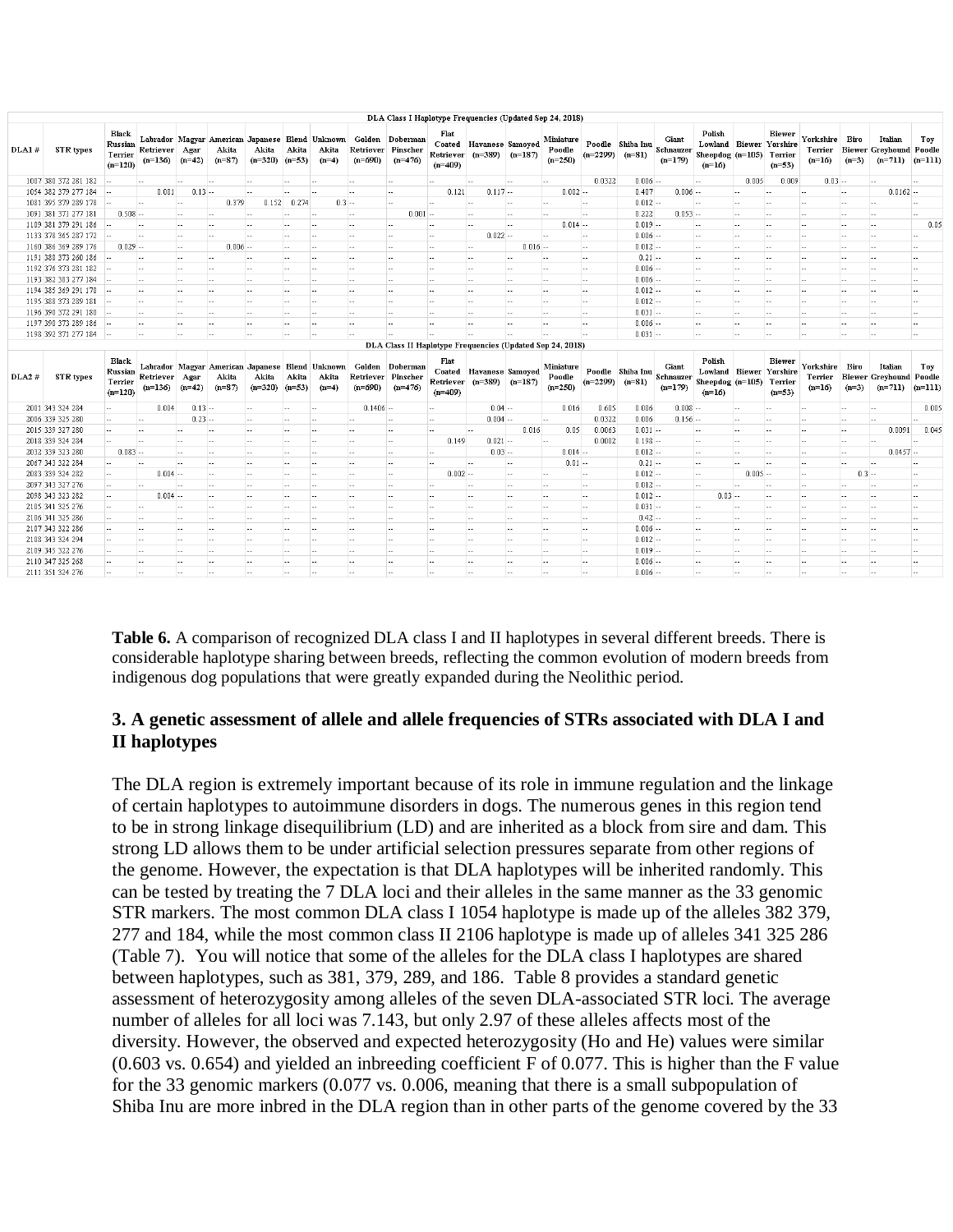STR loci. This degree of positive artificial selection is most likely inadvertent, caused either by the relatively small number of dogs tested to date and/or the presence of a highly desired trait(s) in dogs possessing certain haplotypes.

**Table 7.** Standard Genetic Assessment for Shiba Inu using 7 STRs in the DLA region (Updated October 09, 2019)

| # | Locus                                              |        | N Na Ne | Ho.                           | He | F                        |
|---|----------------------------------------------------|--------|---------|-------------------------------|----|--------------------------|
|   | <b>1 DLA I-3CCA</b> 105 11 3.841 0.676 0.740 0.086 |        |         |                               |    |                          |
|   | <b>2 DLA I-4ACA</b> 105 7 3.291 0.648 0.696 0.070  |        |         |                               |    |                          |
|   | <b>3 DLA I-4BCT</b> 105 6                          |        |         |                               |    | 2.048 0.524 0.512 -0.024 |
|   | 4 DLA1131                                          | 1058   |         | 3.235 0.686 0.691 0.007       |    |                          |
|   | 5 5ACA                                             | 1056   |         | 3.127 0.638 0.680 0.062       |    |                          |
|   | 6 SACT                                             | 105, 5 |         | 3.360 0.648 0.702 0.078       |    |                          |
|   | 7 5BCA                                             |        |         | 105 7 2.979 0.600 0.664 0.097 |    |                          |

**Table 8.** Summary of Standard Genetic Assessment for Shiba Inu using 7 STRs in the DLA region (Updated October 09, 2019)

|           | N | Na Ne                                         | - Ho | He. | F. |
|-----------|---|-----------------------------------------------|------|-----|----|
|           |   | <b>Mean</b> 105 7.143 3.126 0.631 0.669 0.054 |      |     |    |
| <b>SE</b> |   | 0.683 0.191 0.019 0.026 0.016                 |      |     |    |

# **III. Heritable health problems of Shiba Inu**

Overall, the Shiba Inu is a healthy breed [5,6]. Their average life expectancy is from 12 to 15 years, typical for dogs of this size. However, a Shiba Inu named Pusuke died at the age of 26 in early December 2011 without any prior health problems, becoming the world's the longest living dog of his time and the 8th longest dog lifespan ever recorded [9]. Although this should not be taken as evidence that the breed is long lived or exceptionally healthy, Pusuke's life brought much positive attention to the breed.

## *1. Orthopedic problems*

Orthopedic disorders are a problem in the breed. Like other smaller-sized breeds, Shiba Inu suffer from patellar luxation, varying in severity from grade 1(patella can be manually luxated with some exertion but readily returns to normal position) to grade 4 (permanent luxation that cannot be manually corrected) [6]. Most affected Shiba are grade 1. Hip dysplasia is a problem in the breed with 1998 Orthopedic Foundation of America (OFA) figures showing 79% of 889 dogs tested to have excellent (15%) or good (63.8%) hips, with 3.5% mildly dysplastic, 3.5% moderately dysplastic, and 0.6% severely dysplastic [6]. Joint problems usually become apparent by two years of age. Orthopedic problems of this type have a complex pattern of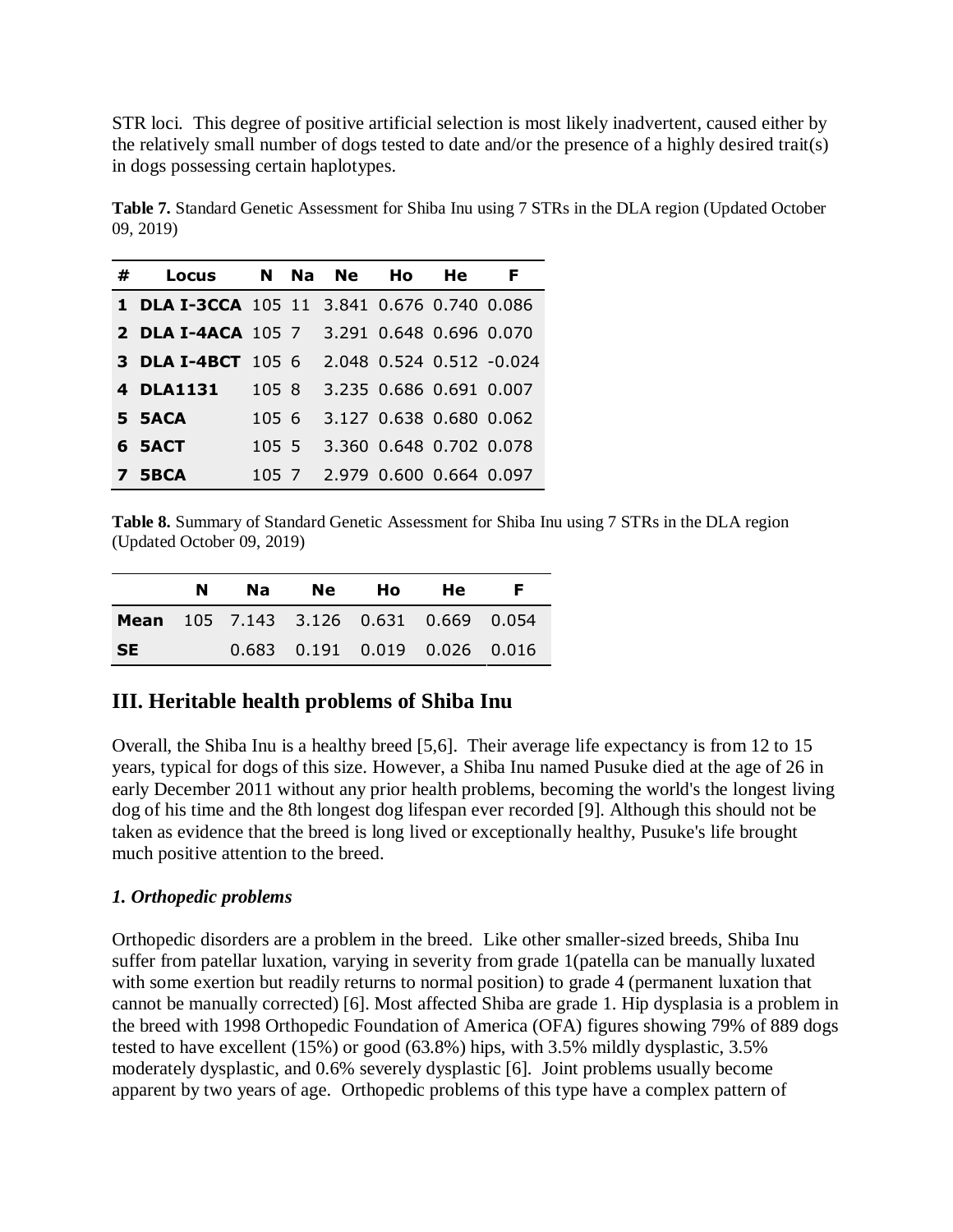heritability and polymorphisms predisposing to them occur in many breeds and have apparently existed in dogs for a long period of time and have been inherited by descent at some point in breed evolution.

# *2. Ocular disorders*

Eye problems presumed to be of a heritable nature are seen in the breed [6]. A study of 553 Shiba done from 1991-97 by the Canine Eye Registry Foundation (CERF) found 17.9% of dogs to have one or more eye problems. Eye problems tended to occur somewhat more frequently in females and in dogs from 6 months to five years of age. Distichiasis is one of the most common eye problems in Shiba Inu world-wide. Persistent pupillary membranes and entropion are also seen in puppies.

Cataracts appearing around two years of age and often progressing to blindness are the most serious eye problem in the breed, occurring in 65/553 (11.8%) Shiba examined. Progressive retinal atrophy has been recognized in the breed but is uncommon  $(4/553 = 0.7\%)$  and has been largely excluded from countries outside Japan by careful selection and testing of imports.

Glaucoma has also been listed as an important disease of Shiba Inu and can lead to blindness if not diagnosed and properly treated. The heritability of these conditions is not entirely known, but cataracts, glaucoma and progressive retinal atrophy are inherited as simple recessive mutations other breeds where they have been studied.

# *3. Allergies, autoimmunity, and miscellaneous problems*

Food and inhalant allergies causing runny eyes, loss of hair on the face and intense itching around the muzzle, ears and between the toes have been recognized in the breed [6]. Pollen is a common cause and can be diagnosed by its seasonal occurrence. Indoor allergens such as dust mites tend to be year-around will improve when the dog is put outdoors. Shiba Inu are prone to hypothyroidism, a disorder of autoimmune origin, and common in many pure breeds.

Dental problems occur in Shiba as in many other breeds, especially of smaller size. Small dogs are more apt to have poorly aligned teeth and often do not exercise their teeth and gums by chewing bones and toys as larger dogs. Dental problems ultimately lead to gingival and periodontal disease and premature tooth loss.

Cancer occurs in Shiba Inu as it does in all pure breeds, but the incidence appears to be low compared to several breeds considered to be at high risk. These types of conditions are also of complex heritability and probably also acquired by descent from distant ancestors.

## *4. Simple autosomal recessive disorders*

GM1 gangliosidosis (shiba inu type) is an autosomal recessive Lysosomal Storage Disorder that has been found mainly in Shiba Inu dogs from the Honshu districts and presumed to be from a popular sire effect. Affected dogs typically present with symptoms of neurologic disease around 5 to 6 months of age with clinical signs of vision loss, difficulties walking, loss of balance, head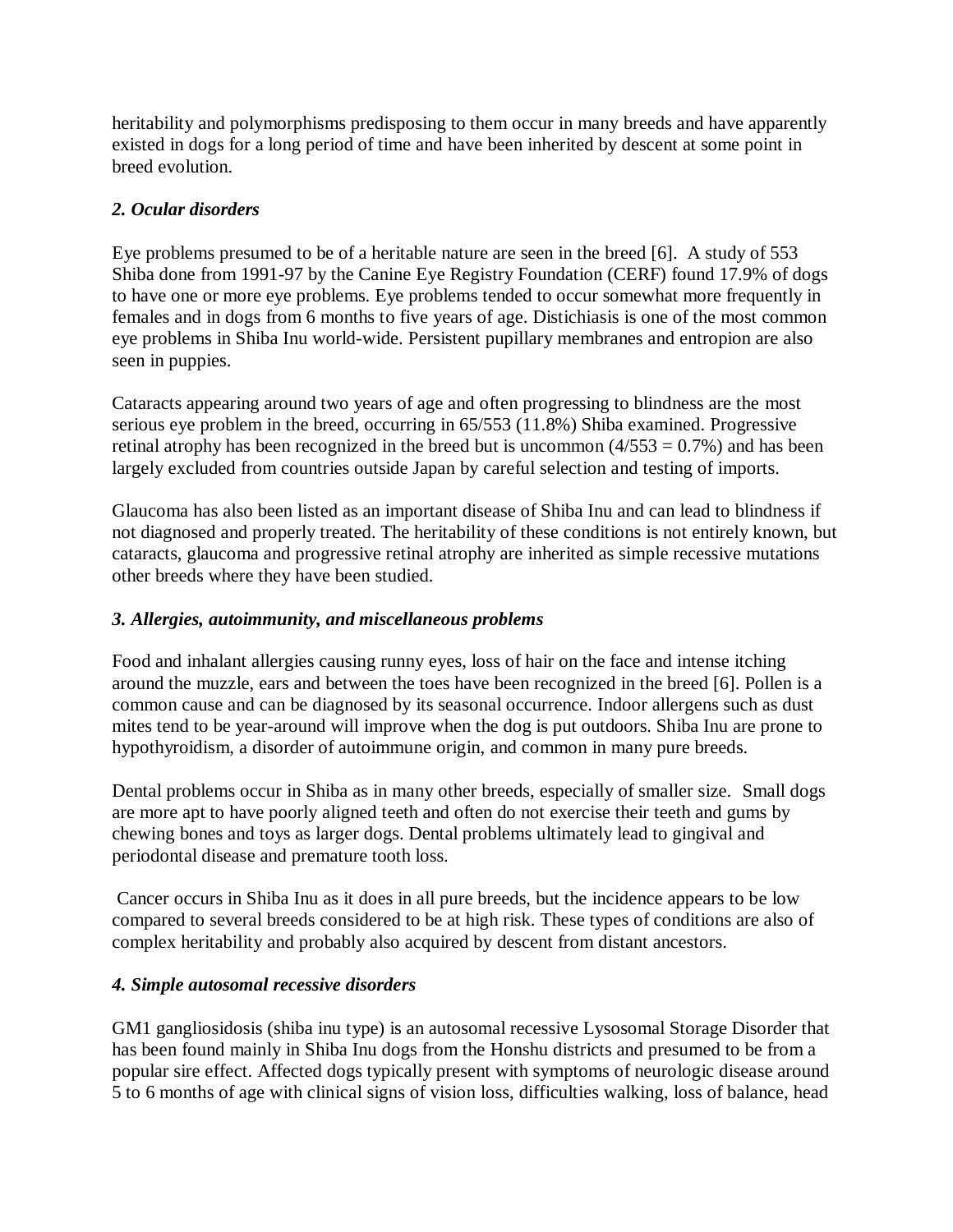tremors, lethargy and weight loss. Affected dogs usually die by 15 months of age. The disorder is caused by an autosomal recessive mutation of the GLB1 gene [12]. About 2.9% out of 68 Shiba Inu tested from northern Japan and 1.0% of 590 from across Japan carry the mutation. Based on these carrier rates, the actual disease incidence in Japanese dogs would be 61/659 x61/659 x 0.25= 0.09 x 0.09 x 0.25=0.002 or **2/1000** dogs.

# **IV. What does DNA-based testing tell us about contemporary Shiba Inu**

The 81 Shiba Inu tested were of average genetic diversity compared to other breeds based on amount of IR/IRVD curve overlap and DLA haplotype numbers. However, this may increase somewhat with the testing of additional dogs. Dogs from Japan, as well as other regions of Asia, are also required to better define the total amount of genetic diversity that still exists in the breed worldwide. The Korean Jindo dog is phenotypically like the Shibu Inu [10] and although it is thought to have originated entirely in Korea, a recent study indicates a close genetic relationship with Chinese breeds [11]. Although some relationship to Akita would be expected, it was only apparent from a single shared DLA class I haplotype (1081) that was shared at high incidence only between AKJ/AKA and Shiba Inu.

Data on the number and incidence of specific DLA class I and II haplotypes indicated that three or four founder lines or individuals were strong contributors to contemporary genetic diversity. Some of these haplotypes were shared with several other breeds, as would be expected given the common origin of most breeds from village dogs of the Middle East and SE Asia. However, a several DLA class I and II haplotypes appear to be unique to Shiba Inu indicating a contribution from ancestors either no longer in the wild or not yet sampled. There was also evidence that certain DLA haplotypes were not in HWE because of inadvertent positive selection. This could be easily corrected as there are many low frequency haplotypes in the breed.

Heterozygosity appears to have been well maintained by Shiba Inu breeders based on population-wide averages. Only a small proportion of the individuals tested appeared to be offspring of closely related parents when tested by internal relatedness (IR) and these were balanced by a comparable population of dogs whose parents were more outbred than the population average.

The breed has not suffered as much from disorders associated with simple autosomal recessive mutations, although disorders such as progressive retinal atrophy and cataracts occur in the breed. These types of disorders have been closely linked with several different recessive mutations in other breeds and the low incidence of these diseases reflects the positive efforts of breeders to maintain genetic diversity and avoid bouts of inbreeding. This could change if the breed were to ever become extremely popular and demand for puppies exceed the ability of dedicated breeders to meet demand.

The major heritable disorders of Shiba Inu appear to be orthopedic in nature. Hip dysplasia is problem in the breed, which is often unexpected in smaller statured non-chondrodystrophic dogs. Patella luxation is a problem in many smaller statured breeds. Both conditions have a complex (polygenic) origin that most likely entered the breed through the original foundation animals. Dogs have been undergoing positive human-directed selection for thousands of years and this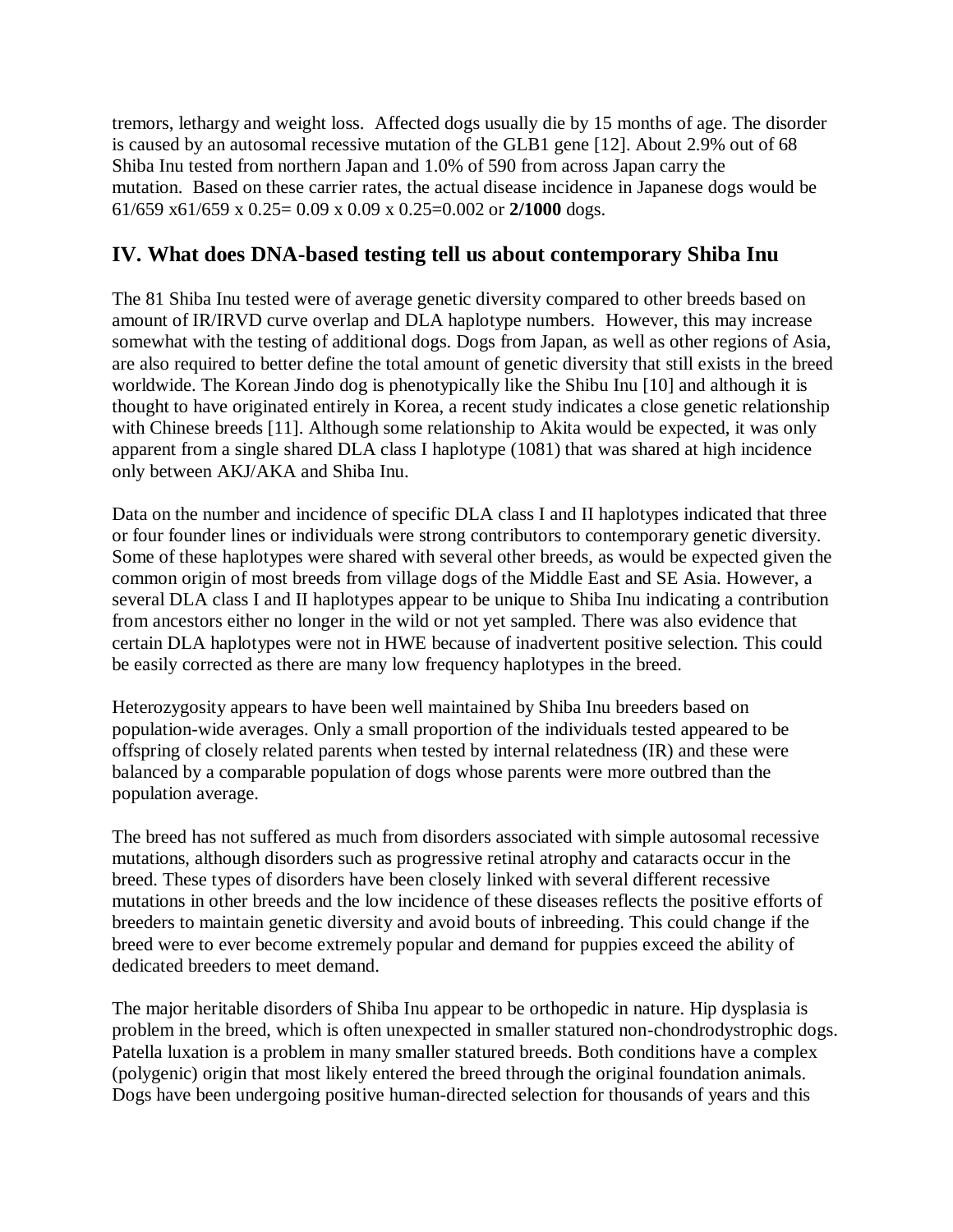selection has apparently allowed deleterious traits to slowly accumulate in the ancestral stock of modern breeds and be amplified by descent from specific founders. Dogs that have suffered hip dysplasia and/or patella luxation are more apt to pass on the genetic polymorphism that increase disease risk. Therefore, the best way to combat these types of disorders is to make sure that potential parents are free of clinical markers for such disorders.

# **V. References**

1. Shiba Inu. [https://en.wikipedia.org/wiki/Shiba\\_Inu](https://en.wikipedia.org/wiki/Shiba_Inu)

2. Haskett, Gretchen; Houser, Susan (1997). The Total Shiba. Loveland, CO: Alpine Publications. ISBN: 1-57779-049-9.

3. Nihon Ken Hozonkai (Nippo), The Association for the Preservation of the Japanese Dog [https://en.wikipedia.org/wiki/Nihon\\_Ken\\_Hozonka](https://en.wikipedia.org/wiki/Nihon_Ken_Hozonka) .

4. Shiba Inu Dog Breed Information. [https://www.akc.org/dog-breeds/shiba-inu/.](https://www.akc.org/dog-breeds/shiba-inu/)

5. Holden, J. An introduction to the Shiba Inu (part 1), National Shiba Club of America, [https://www.shibas.org/newstand/geninfo.html.](https://www.shibas.org/newstand/geninfo.html)

6. Holden, J. ["An Overview of Health Problems in the Shiba Inu".](http://www.shibas.org/newstand/health.html) National Shiba Club of America, [https://www.shibas.org/newstand/health.html.](https://www.shibas.org/newstand/health.html)

7. AKC. Most Popular Dog Breeds- Full Ranking List. 2018. [https://www.akc.org/expert](https://www.akc.org/expert-advice/news/most-popular-dog-breeds-full-ranking-list/)[advice/news/most-popular-dog-breeds-full-ranking-list/](https://www.akc.org/expert-advice/news/most-popular-dog-breeds-full-ranking-list/)

8. Pet ownership in Japan. https://en.wikipedia.org/wiki/Pet ownership in Japan.

9. Pusuke. [https://en.wikipedia.org/wiki/Pusuke.](https://en.wikipedia.org/wiki/Pusuke)

10. The Shiba Inu vs. the Jindo. [https://myfirstshiba.com/shiba-inu-vs-jindo/.](https://myfirstshiba.com/shiba-inu-vs-jindo/)

11. Choi BH, Wijayananda HI, Lee SH, Lee DH, Kim JS, Oh SI, Park EW, Lee CK, Lee SH. 2017. Genome-wide analysis of the diversity and ancestry of Korean dogs. *PLoS One* 12: doi.10.1371/journal.pone.0188676.

12. Yamato O, Endoh D, Kobayashi A, Masuoka Y, Yonemura M, Hatakeyama A, Satoh H, Tajima M, Yamasaki M, Maede Y. 2002. A novel mutation in the gene for canine acid betagalactosidase that causes GM1-gangliosidosis in Shiba dogs. *J Inherit Metab Dis* 25:525-526.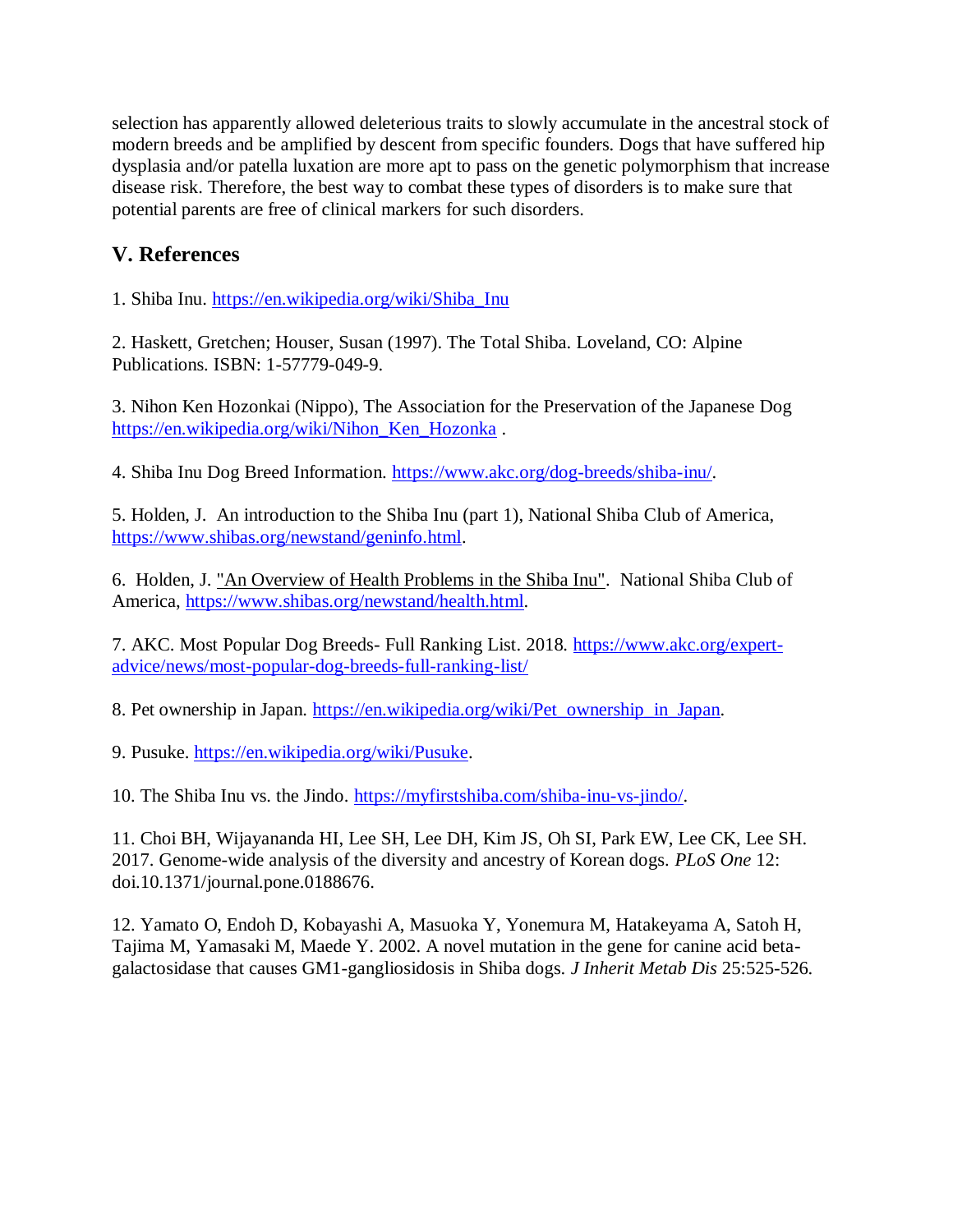# **VI. Results of Diversity testing**

# **A. How will you be given the results of DNA-based genetic diversity testing on your dog?**

After a sample is submitted for genetic testing, the identity of the dog and owner will be replaced by a laboratory barcode identifier. This identifier will be used for all subsequent activities and each owner will be provided with a certificate that reports the internal relatedness, genomic STR genotypes and DLA class I and II haplotypes for the dog(s) tested. The internal relatedness value for the dog being tested is related to the population as a whole.



# **B. What should you do with this information?**

The goal for breeders should be to continue to produce puppies with IR scores less than 0, and with time even lower scores. Although most of the individuals tested were randomly bred, there were small subpopulations of dogs that were much more inbred or outbred than the rest of the population. Therefore, there is a possibility to better balance genetic diversity in the breed. Mates should be selected to avoid homozygosity at any genomic loci or DLA class I and II haplotype and encourage the use of dogs with less common genomic alleles or DLA haplotypes. Maintaining existing genomic diversity will require using IR values of potential mates based on the 33 STR loci to assure puppies of equal or greater overall diversity, similar to what is being done by many Standard Poodle breeders. However, IR values, because they reflect the unique genetics of each individual, cannot be used as the criteria for selecting ideal mates. Mates with identical IR values may produce puppies significantly more or less diverse than their parents. Conversely, a mating between dogs with high IR values, providing they are genetically different, may produce puppies having much lower IR scores than either parent. A mating between a dog with a high IR value and a low IR value, providing the latter has few alleles and DLA haplotypes in common, will produce puppies much more diverse than the highly inbred parent. Breeders should also realize that a litter of puppies may have a wide range of IR values, depending on the comparative contributions of each of the parents. The more genetically diverse and different the parents, the greater the range of IR values in their offspring.

The next step is to compare the DLA class I and II haplotypes. You want to avoid breeding pairs that will produce puppies that will be homozygous for the same haplotypes, and once again, less common haplotypes may offer more diversity than common ones.